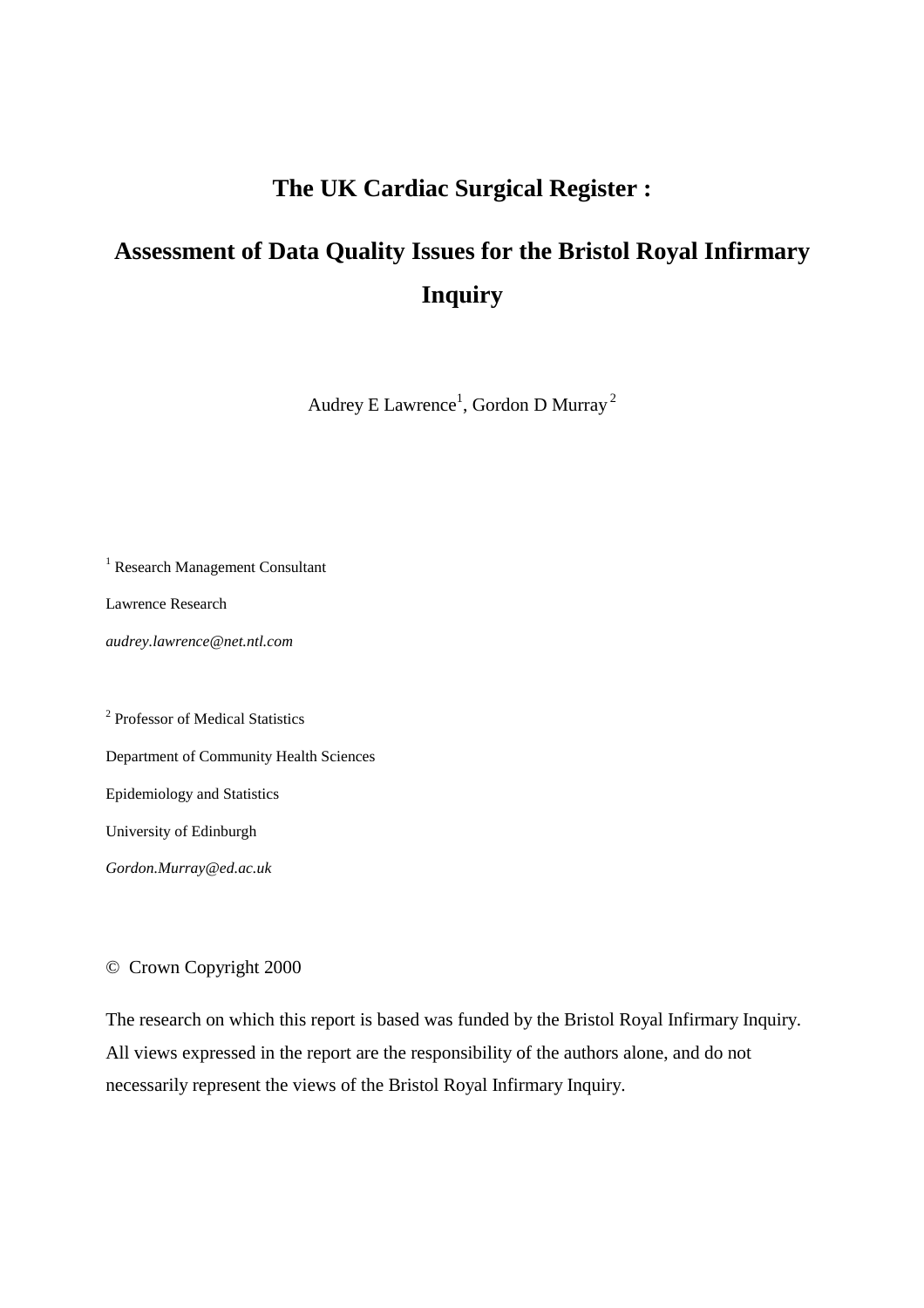# **Table of Contents**

|    | <b>Executive Summary</b>                                                     | 3  |  |  |  |
|----|------------------------------------------------------------------------------|----|--|--|--|
|    | <b>Abbreviations</b>                                                         | 4  |  |  |  |
|    | 1. Introduction                                                              | 5  |  |  |  |
|    | 1.1. Background                                                              | 5  |  |  |  |
|    | 1.2. Aims of the study                                                       | 5  |  |  |  |
|    | 1.3. Background to the UKCSR                                                 | 6  |  |  |  |
|    | 1.4. Study Methods                                                           | 7  |  |  |  |
|    | 1.5. Limitations of the study                                                | 11 |  |  |  |
| 2. | <b>Survey Findings</b>                                                       | 12 |  |  |  |
|    | 2.1. Sources of data                                                         | 12 |  |  |  |
|    | 2.2. Data collection process                                                 | 12 |  |  |  |
|    | 2.3. Patient population and patterns of stay                                 | 14 |  |  |  |
|    | 2.4. Unit of data / multiple records                                         | 14 |  |  |  |
|    | 2.5. Recording of mortality data                                             | 15 |  |  |  |
|    | 2.6. Reproducibility of data                                                 | 17 |  |  |  |
|    | 2.7. Other local data collection systems                                     | 19 |  |  |  |
|    | 2.8. Surgeons' subjective assessment of data                                 | 19 |  |  |  |
|    | 2.9. Surgeons' subjective assessment of the accuracy of the Register overall | 22 |  |  |  |
|    | 3. Consistency of the UKCSR data and the survey findings                     | 23 |  |  |  |
|    | 3.2. Reporting of mortality                                                  | 23 |  |  |  |
|    | 3.3. Use of the 'Miscellaneous – other' category                             | 24 |  |  |  |
|    | 4. Discussion                                                                | 27 |  |  |  |
|    | 4.2. Classification issues                                                   | 27 |  |  |  |
|    | 4.3. Reporting of mortality                                                  | 28 |  |  |  |
|    | 4.4. Staffing and resources                                                  | 28 |  |  |  |
| 5. | <b>Conclusions</b>                                                           | 29 |  |  |  |
| 6. | <b>Implications for the future</b>                                           | 29 |  |  |  |
| 7. | <b>Acknowledgements</b>                                                      | 30 |  |  |  |
|    | <b>References</b>                                                            | 31 |  |  |  |
|    | <b>Appendices</b><br>32                                                      |    |  |  |  |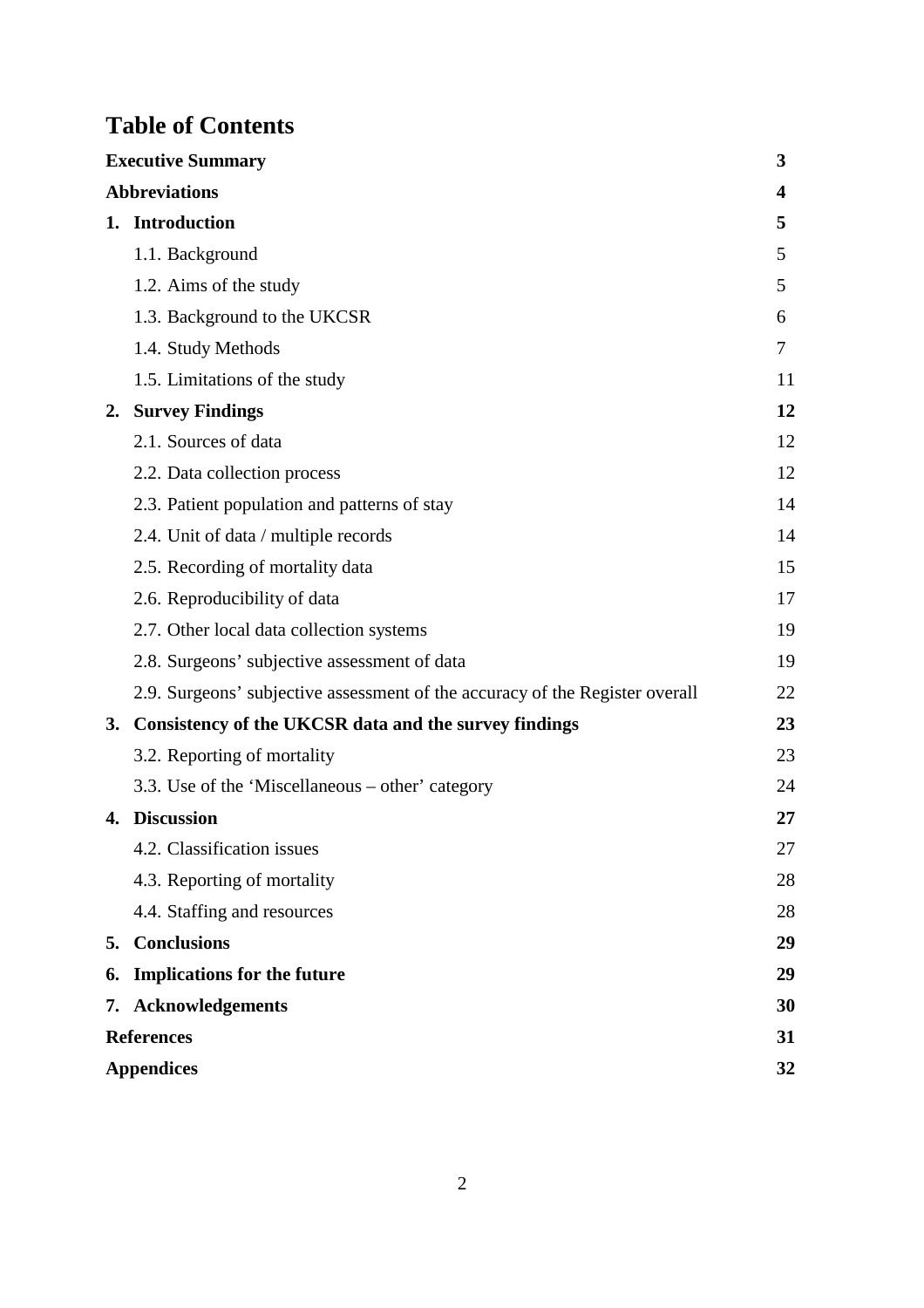# **Executive Summary**

This report describes a study to assess the quality of the data submitted to the Cardiac Surgical Register of the Society of Cardiothoracic Surgeons of Great Britain and Ireland (the Register) by twelve paediatric units during the Inquiry period.

Information was obtained from representative surgeons and other relevant staff from each of the units by means of a semi-structured interview and questionnaire. Interviewees were asked (i) to provide information on the data collection process at their unit, and (ii) to provide their subjective assessment of the quality of their unit's data.

## The results show

- i. there has been considerable variability in the ways in which data have been collected in terms of staffing, sources of data and definitions applied;
- ii. the reporting of mortality is unreliable with under-reporting and, less commonly, overreporting of deaths occurring at different units during the Inquiry period;
- iii. the classification of complex diagnoses, which are not uncommon, has been problematical and subjective, resulting in different surgeons using different categories for the same diagnosis, and in extremely varied use of the category 'miscellaneous – other';
- iv. surgeons have unanimously more confidence in the data they have provided to the Register than in that provided by the hospital administration system (HES), in terms of both procedures and deaths.

These findings lead us to conclude that the quality of the UKCSR data is inappropriate for comparative purposes at the level of diagnostic categories. The systematic differences between centres in the reporting of mortality will introduce substantial bias in comparing units.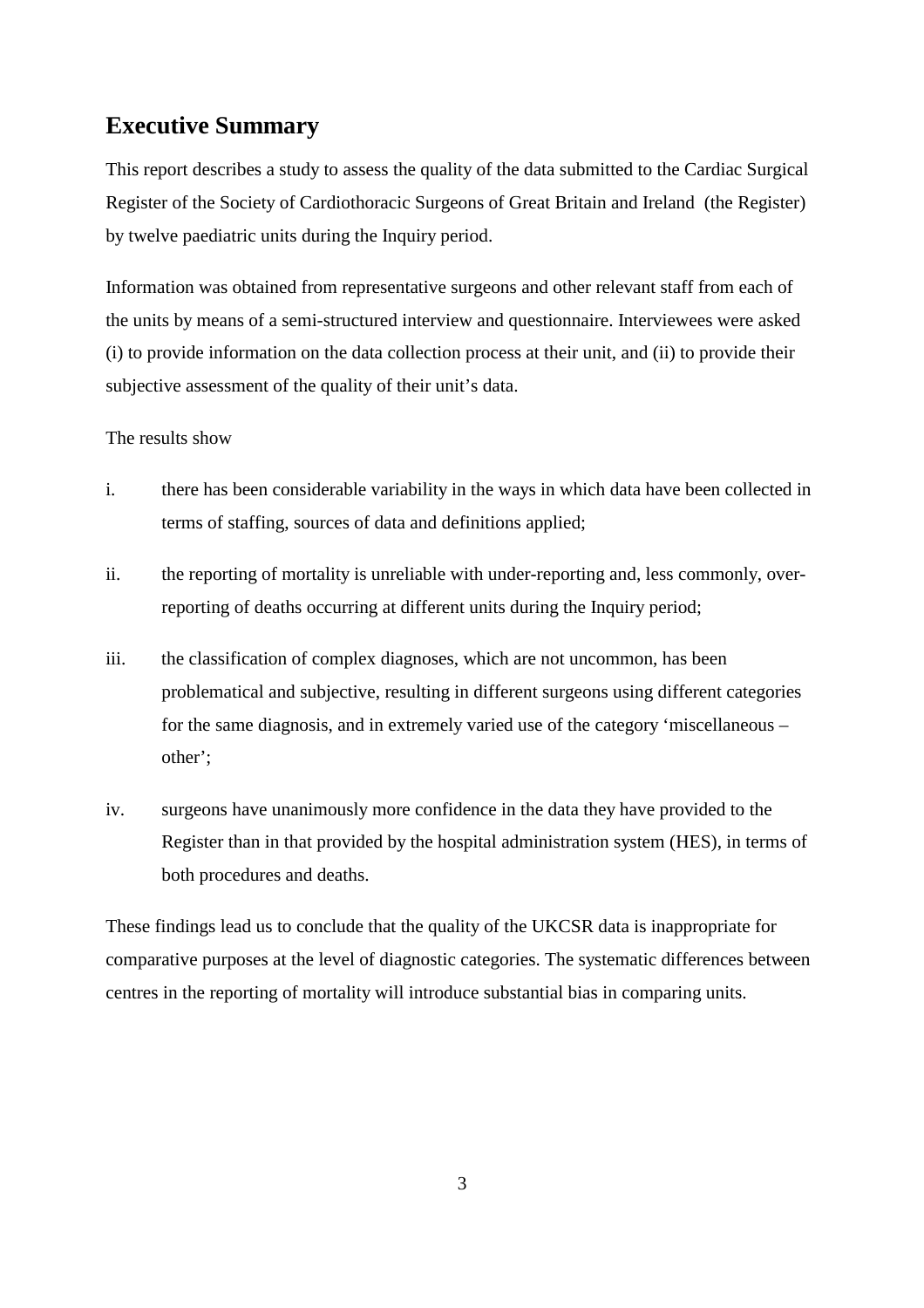# **Abbreviations**

| <b>ASD</b>   | Atrial septal defect                       |
|--------------|--------------------------------------------|
| <b>AVSD</b>  | Atrioventricular septal defect             |
| <b>HES</b>   | <b>Hospital Episode Statistics</b>         |
| ICU          | <b>Intensive Care Unit</b>                 |
| <b>ONS</b>   | <b>Office for National Statistics</b>      |
| <b>PAS</b>   | <b>Patient Administration System</b>       |
| <b>RCSE</b>  | Royal College of Surgeons of England       |
| <b>TGA</b>   | Transposition of the great arteries        |
| <b>UBHT</b>  | <b>United Bristol Healthcare NHS Trust</b> |
| <b>UKCSR</b> | United Kingdom Cardiac Surgical Register   |
| <b>VSD</b>   | Ventricular septal defect                  |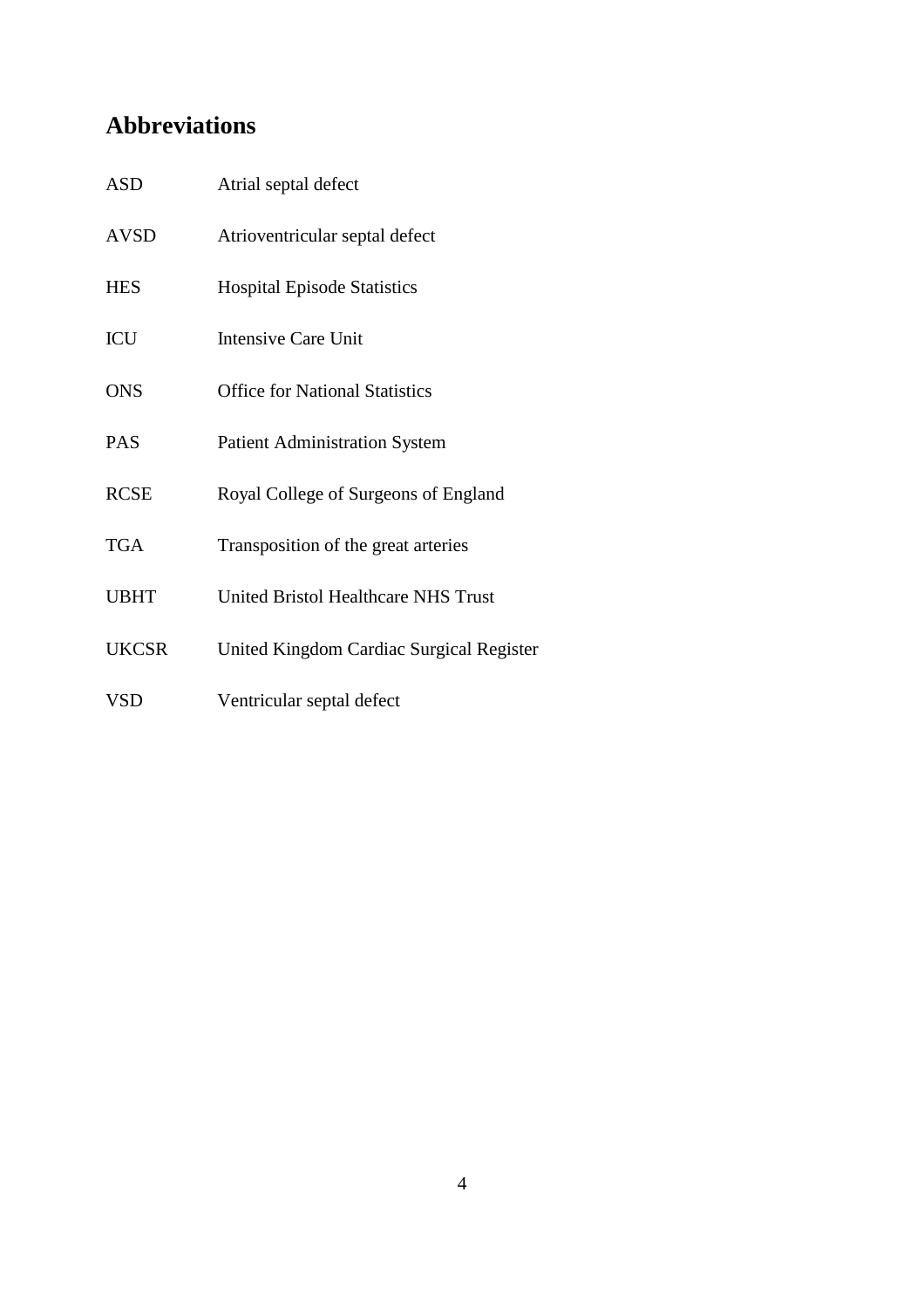# **1. Introduction**

## **1.1 Background**

1.1.1 In November 1999, the Inquiry published four statistical reports which included analyses of existing data sources relevant to the Inquiry's remit  $\frac{1}{1}$ . The UK Cardiac Surgical Register is one of two national data sources which was used to provide comparative analyses of activity and outcomes in paediatric cardiac surgery at Bristol relative to specialist centres elsewhere. In their report on the UKCSR data<sup>2</sup>, Murray et al concluded that the data showed considerable variability and recommended that a study be made of the data collection process at the different specialist centres, in order to assess the primary data quality during the Inquiry period (1984 - 1995).

1.1.2 The report made the point that the primary issues which impinge most on the accuracy of data cannot be deduced from the data themselves, but require a clear understanding of the entire data collection process. Primary data quality issues include the extent to which

- clearly defined procedures are followed
- clear, unambiguous and objective definitions are used
- personnel are suitably competent and motivated to undertake their tasks
- data are validated and reproducible
- 1.1.3 An assessment of these issues in relation to the UKCSR data would reflect the degree to which data (from different units) are accurate and comparable.

## **1.2 Aims of the study**

1.2.1 The aims of the study were

1. To obtain information from the twelve relevant paediatric cardiac surgery units in England to assess (a) variability within the data collection process, and (b) the data quality of the annual CSR returns during the Inquiry period; and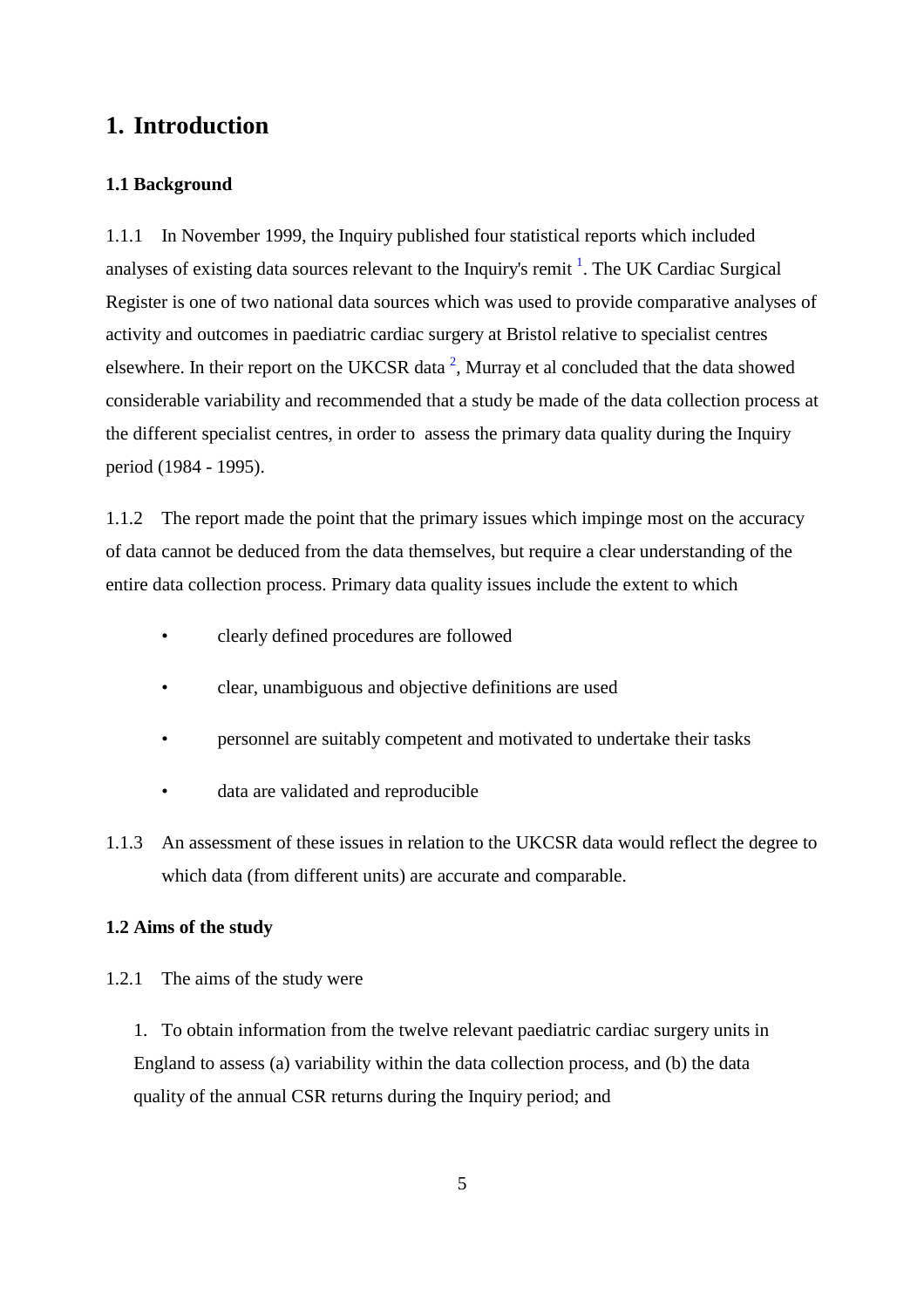2. To identify issues relevant to future improvements in recording data on the nature and outcomes of paediatric surgery.

#### **1.3 Background to the UKCSR**

1.3.1 In 1977, the Society of Cardiothoracic Surgeons of Great Britain and Ireland (the Society) initiated a process which involved the voluntary submission by cardiac units of their annual figures for cardiac procedures on a standardised form to a central register.

1.3.2 The primary purposes of the Register [statement WIT 0163 0003] are

1. to track the development of the specialty in terms of overall activity;

2. to identify trends in the evolution of different procedures;

and the secondary purpose is to track and benchmark mortality for different purposes.

1.3.3 The Register was intended to cover all NHS cardiothoracic units in England, Wales, Scotland and Northern Ireland.

1.3.4 It includes all cardiothoracic operations, of which paediatric surgery forms only a part.

1.3.5 To encourage submission of data, units remained anonymous in any reported figures and individual surgeons are not identifiable.

1.3.6 Annual reports of the Society are simple totals of procedures and deaths from all contributing centres against which individual centres can compare their own data.

1.3.7 The last three pages of the data collection form deal with congenital heart disease. Data are recorded under diagnostic categories and grouped by age (under / over one year and, more recently, over sixteen years) and by type of procedure (open (on cardiopulmonary bypass) or closed). The number of deaths is also recorded under each diagnostic category.

1.3.8 The Register was not designed to allow comparative analyses of surgical outcome. It does not take into account risks associated with the condition of the patient, the complexity of the surgery or the precise type of operation.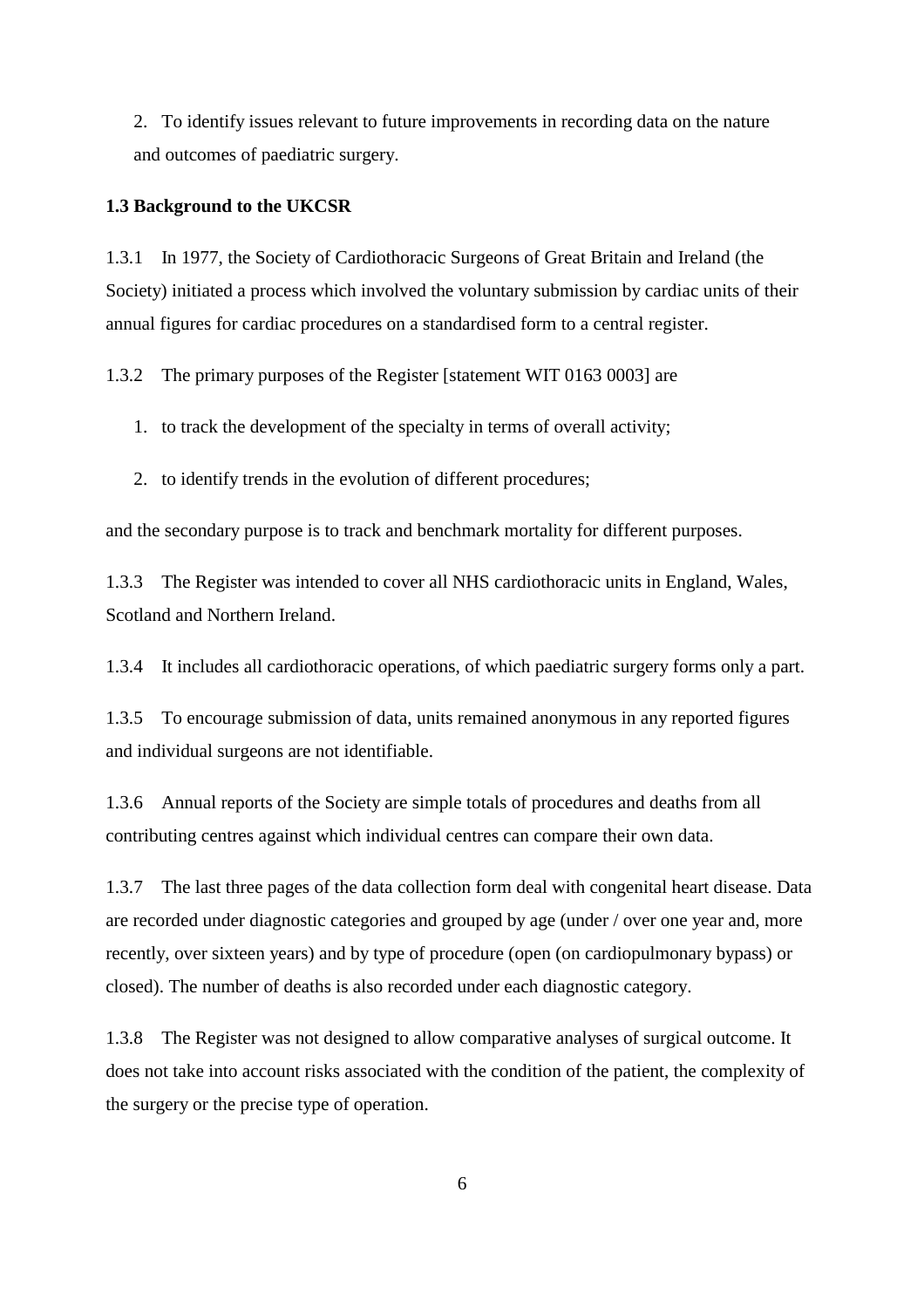1.3.9 Guidelines on completion of the form have been minimal (Appendix I), and welldefined procedures to standardise data collection and coding were never produced.

1.3.10 The central processing of the forms did not include systematic validation.

1.3.11 One surgeon at each unit was responsible for collating all cardiac surgical activity data for the unit and forwarding the completed form to the Society for processing.

1.3.12 In units where both adult and paediatric cardiac surgery took place, the responsible surgeon could be either an adult or a paediatric surgeon.

#### **1.4 Study Methods**

1.4.1 Discussions were held with two senior paediatric cardiac surgeons, appointed clinical Experts to the Inquiry, to confirm areas of variability highlighted in earlier evidence to the Inquiry<sup>3</sup> and to identify potential additional areas of variability within the data collection process. One surgeon, Mr. James Pollock, was not a survey respondent, being from the unit in Glasgow, and therefore could offer an observer's perspective on the survey. The other, Mr. Leslie Hamilton, as a member of the Society's Executive Committee, was able to liaise with the committee on our behalf.

1.4.2 The study proposal was submitted to the Society and accepted prior to approaching the units to arrange interviews.

1.4.3 A detailed schedule was developed to form the basis of a semi-structured interview at each unit, to obtain information on both the current data collection process and the process(es) which applied during the Inquiry period. A face-to-face, semi-structured interview was felt to be the most appropriate approach, providing maximum flexibility in allowing researchers to explore beyond initial responses and to omit questions which were clearly not applicable in certain situations. This was particularly important as respondents were providing information for different periods and, occasionally, different units from the one in which they were interviewed. This approach also allowed respondents to volunteer additional, relevant information, and the fact that the interviews were in-house also allowed them to demonstrate or refer to systems, documentation and other relevant staff.

7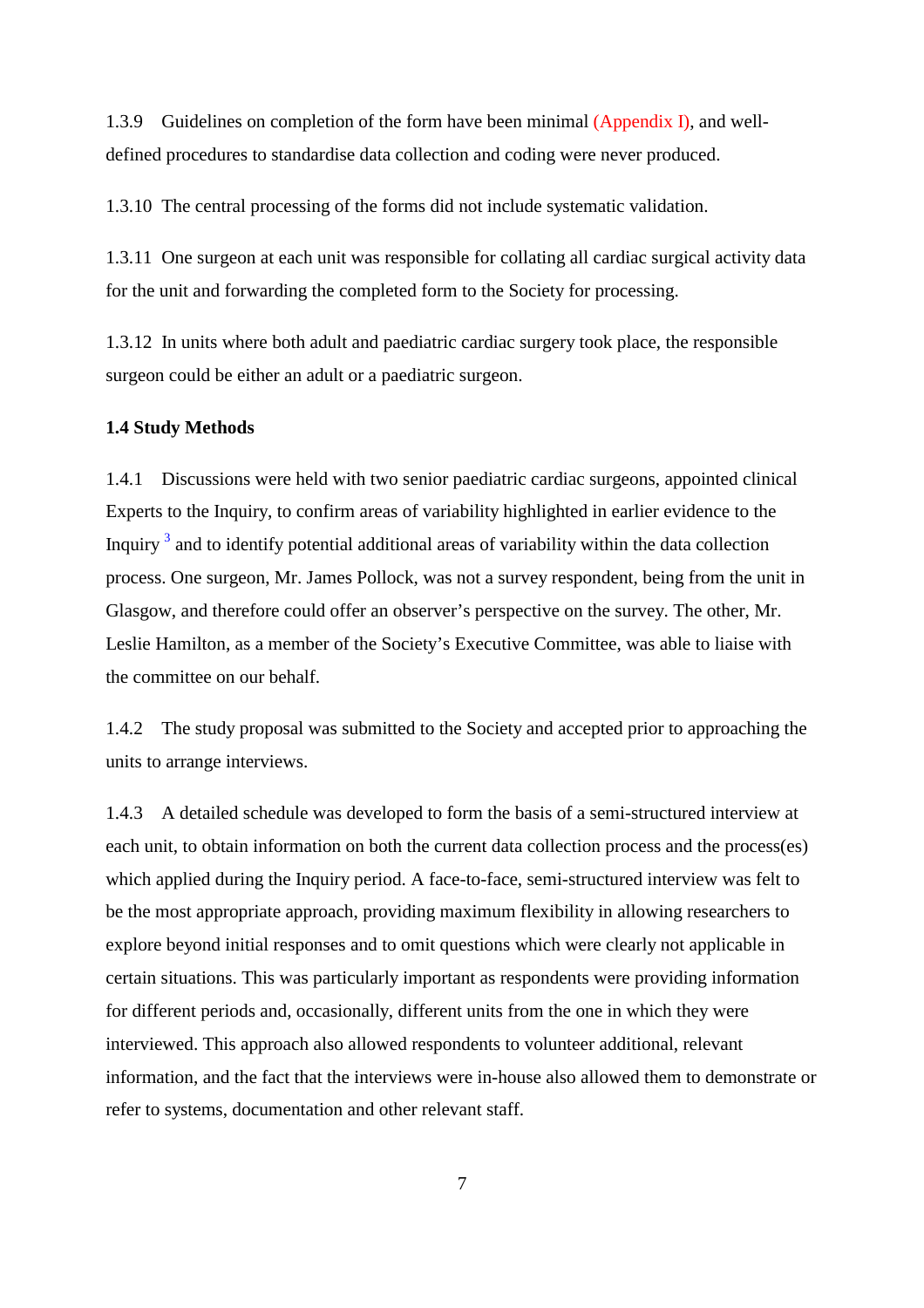#### **Interview Topics**

1.4.4 Questions were designed to explore potential areas of variability, including those identified in earlier evidence to the Inquiry, under the following general headings:

1.4.5 *Sources of data***:** In order to produce the figures required for the Register, manual searching of different sources of data would have been necessary. Sources would vary between units, and would be expected to include some or all of operating theatre log, perfusionist log, ICU admissions book and local computerised record systems.

1.4.6 *Data collection process***:** Variations in the type of personnel involved in the data collection and their methods of data collection and validation employed would be expected. Evidence presented to the Inquiry has suggested that, in practice, the actual collection of the data would often have been delegated to a junior surgeon or a secretary, sometimes at short notice<sup>3</sup>.

1.4.7 *Patient population***:** The units are known to vary in the numbers of older children and private or overseas patients they treat, and these may or may not have been included in the figures submitted to the Register.

1.4.8 *In-hospital stay and patterns of discharge***:** The length of hospital stay, and hence the length of time that patients were actively monitored within the hospital system, may have varied between units depending on the discharge options. For example, hospitals which did not have access to a district general hospital may have kept children in longer than those which did. In an analysis of HES data for the Inquiry, Aylin et al  $<sup>4</sup>$  have shown that only 2% of patients at</sup> Bristol were discharged within 7 days compared to 27% for the rest of England. Corresponding individual figures for the other units were not examined.

1.4.9 *Unit of data recorded and multiple records***:** The guidelines for completion of the form state 'No operation should be entered more than once'. There was the possibility that the unit of measurement may not have been the patient, with multiple procedures / diagnoses being recorded separately.

1.4.10 *Recording of mortality data***:** The post-operative time limit within which deaths were recorded for the Register, whether all-cause mortality was recorded and the extent to which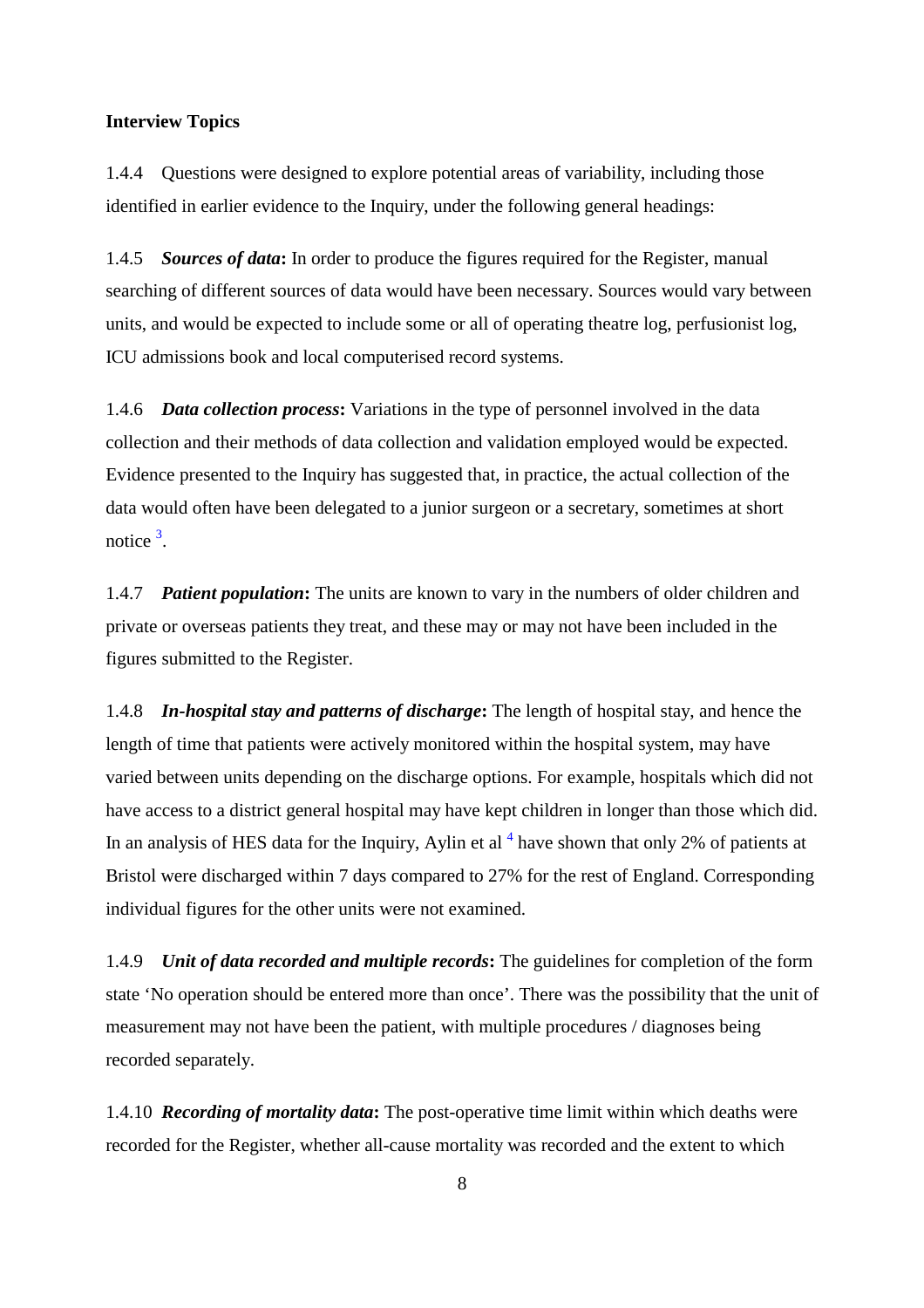follow-up data were available are all issues which would have a major effect on the mortality figures for any unit.

1.4.11 *Reproducibility of data***:** An earlier comparison of data submitted to the Register with similar data submitted to the Royal College of Surgeons of England (RCSE) Working Party for the period 1988-1991 showed substantial discrepancies between figures which should have been identical, and cast doubt on the ability of units to accurately reproduce their annual figures <sup>2</sup>. Questions exploring this issue were included in the interview, where relevant.

1.4.12 *Other data collection systems***:** The existence of other local systems of data collection and the extent to which there were associated skills and resources in this area could potentially indicate a unit which would provide data of reasonable quality.

#### **Self-completion Questionnaire**

1.4.13 A self-completion questionnaire was also designed to obtain consultants' subjective assessment of the accuracy of the data which they had submitted to the Register and how their figures compared to the local hospital administration figures (HES / PAS) (Appendix II). This included statements previously made about the Register in evidence to the Inquiry  $3$  and required responses on a Likert scale (Strongly agree, agree, don't know, disagree, strongly disagree). Respondents were asked to complete the questionnaire for *the unit and period for which they had submitted data to the Register*. It was made clear that the questions did not refer to the Register as a whole

1.4.14 Surgeons were asked at the end of the interview for their assessment of the accuracy and usefulness of the Register as a whole.

## **Interview Methods**

1.4.15 A small team of experienced researchers was recruited, with each individual given responsibility for arranging, conducting and reporting the interviews in a group of units.

1.4.16 The time-scale allowed for the study (four weeks from initial written contact to completion of all interviews) meant that proper piloting of the survey methods was not

9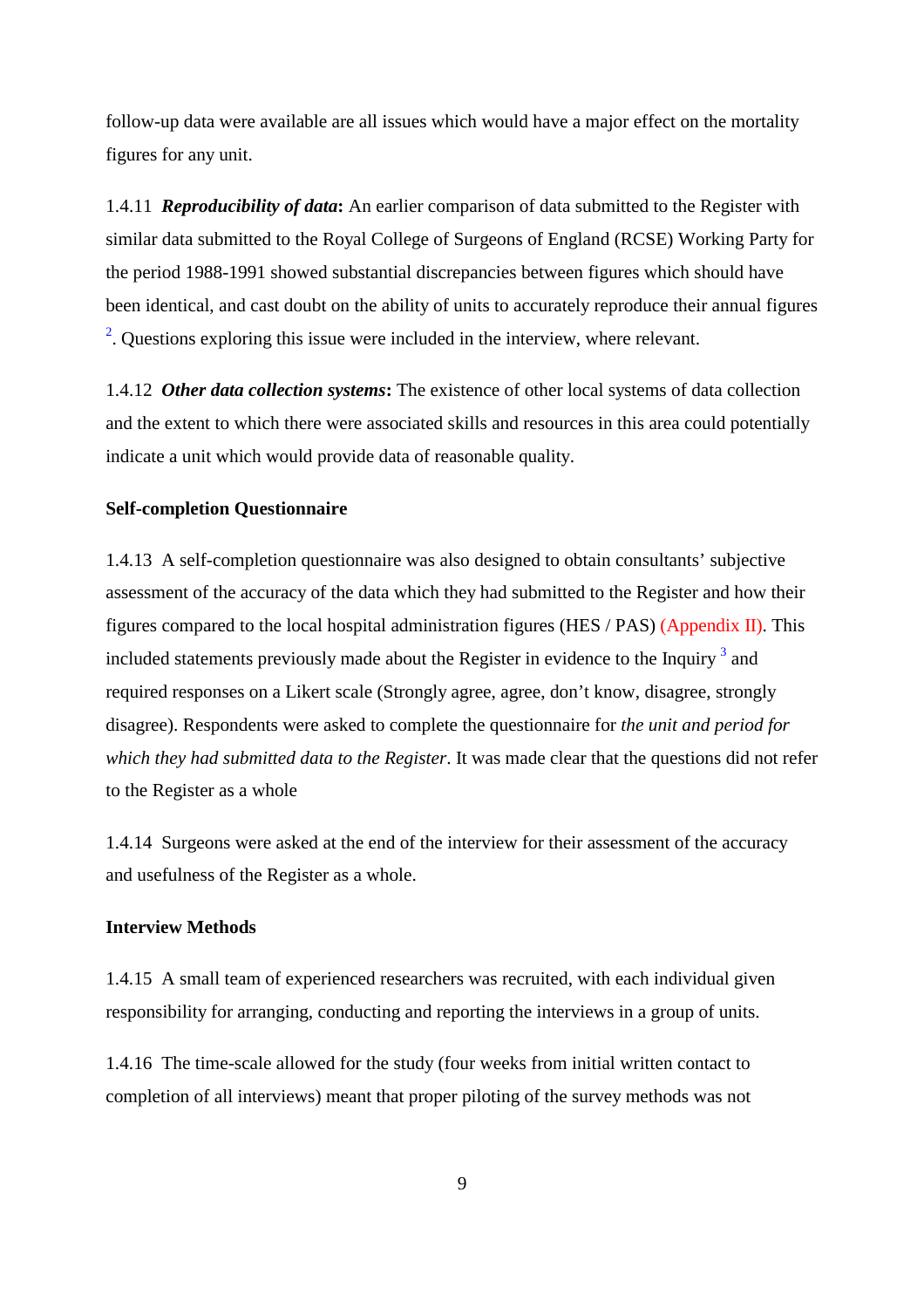possible. Interviews had to be arranged at a time convenient to the surgeons, who all had busy operating schedules, and it was not known in advance how long interviews were likely to take.

1.4.17 Three different interview methods were employed during the first four interviews, and an approach was adopted for the remaining interviews based on a review of these initial results. The methods used were single interviewer, two interviewers and two interviewers using taping equipment.

1.4.18 The consensus view among the researchers was that the two interviewer method (without taping) worked best, as it allowed one researcher to maintain the flow of the questions and the other to take extensive notes, without causing the unnecessary suspicion associated with taping the interview.

1.4.19 It was also decided that the same researcher should attend as many of the remaining scheduled interviews as possible, to maintain consistency of approach.

#### **Personnel interviewed**

1.4.20 The units surveyed were the twelve whose data were analysed in the statistical reports to the Inquiry. These are Newcastle (The Freeman Hospital), Leeds, Liverpool (Alder Hey), Oxford (John Radcliffe), Leicester, Birmingham Children's Hospital, Bristol, Harefield, Brompton, Guy's, Great Ormond Street and Southampton.

1.4.21 The consultants currently responsible for submitting data to the UKCSR were identified, contacted and, in all but two cases, interviewed.

1.4.22 The two consultants who did not wish to be interviewed had not been involved in data collection during the Inquiry period, and we were able to interview instead others who could offer relevant information.

1.4.23 In many cases, the current consultant was able to provide information for a large part of the Inquiry period for either the same or a different unit. Where interviews were not possible, additional information was sought in writing from other surgeons.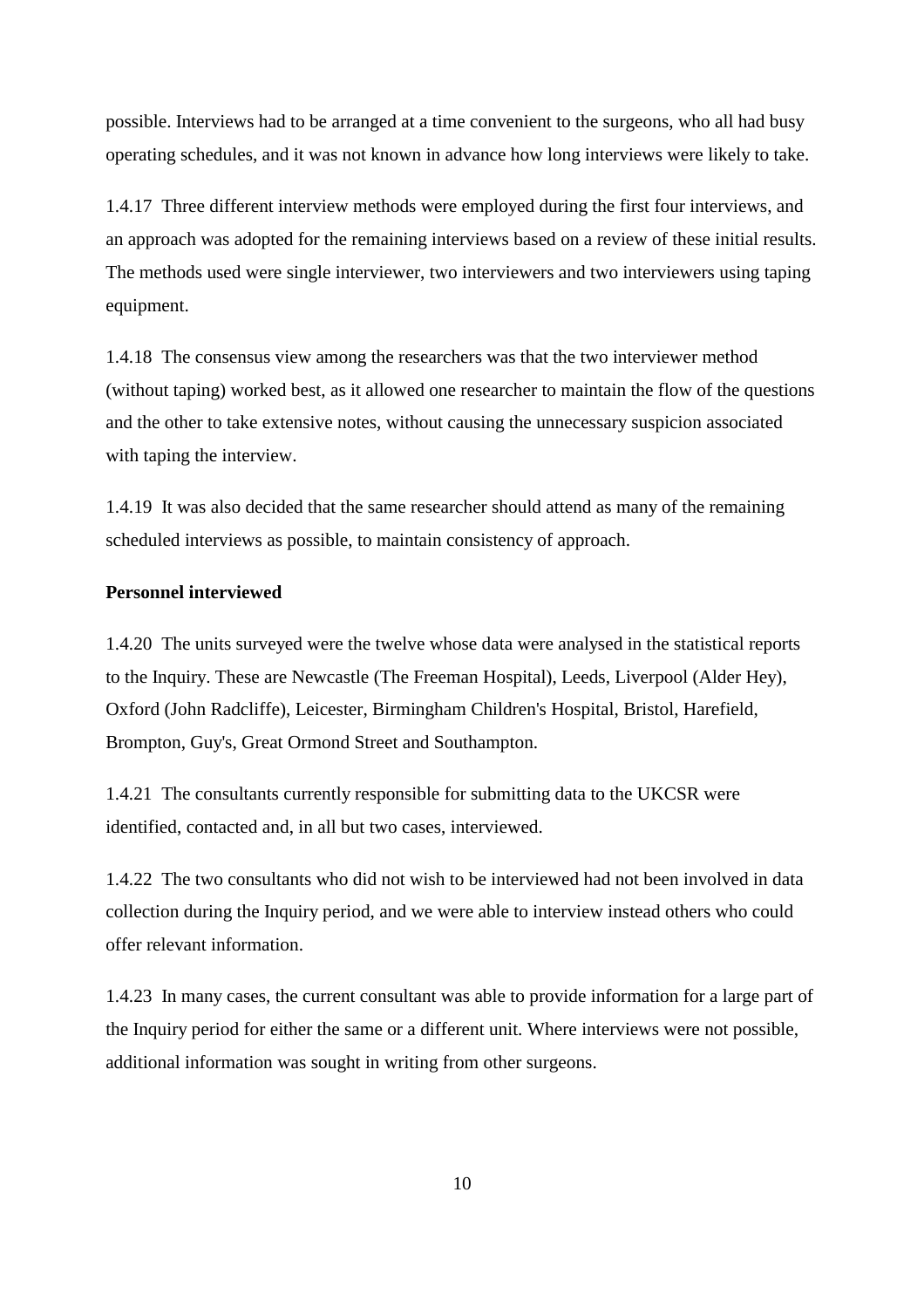1.4.24 Over a five-week period, a total of sixteen consultant paediatric cardiac surgeons, three consultant paediatric cardiologists, two data managers and one audit manager, representing all twelve units, provided information to the survey, fifteen of these by interview.

1.4.25 Interviews lasted between forty minutes and two hours.

1.4.26 Staff interviewed at three of the units had contributed to the Register during the whole Inquiry period, and a further six had contributed over a relevant period ranging from four to eight years. Consultants at the remaining three units have only been involved since the Inquiry period, and we were able to obtain information from other consultants for two of these units.

#### **1.5 Limitations of the study**

1.5.1 Detailed quantification of the UKCSR data accuracy could only be obtained by detailed audit involving retrospective scrutiny of source data such as hospital records, logs and death records covering several years, at several centres. This was not feasible in the time available for the research.

1.5.2 A retrospective survey of the type we have undertaken is limited by many factors, but mainly by the identification and availability of relevant personnel going back 16 years, and by the extent to which such personnel are able and willing to relate accurately the relevant details of the data collection process, particularly given the sensitive nature of the topic.

1.5.3 One consequence of the events leading to the setting up of the Inquiry has been that the collection of cardiac surgical data has been highlighted. Most centres have now adopted a far more rigorous approach to the subject than was the case in previous years, and consultants are understandably keen to demonstrate the thoroughness of their current data collection systems, rather than to dwell on any possible earlier shortcomings.

1.5.4 A strength of the semi-structured interview method adopted is that respondents generally felt sufficiently at ease to offer important additional, unanticipated information. Where possible, such new issues could then be incorporated in the remaining interviews.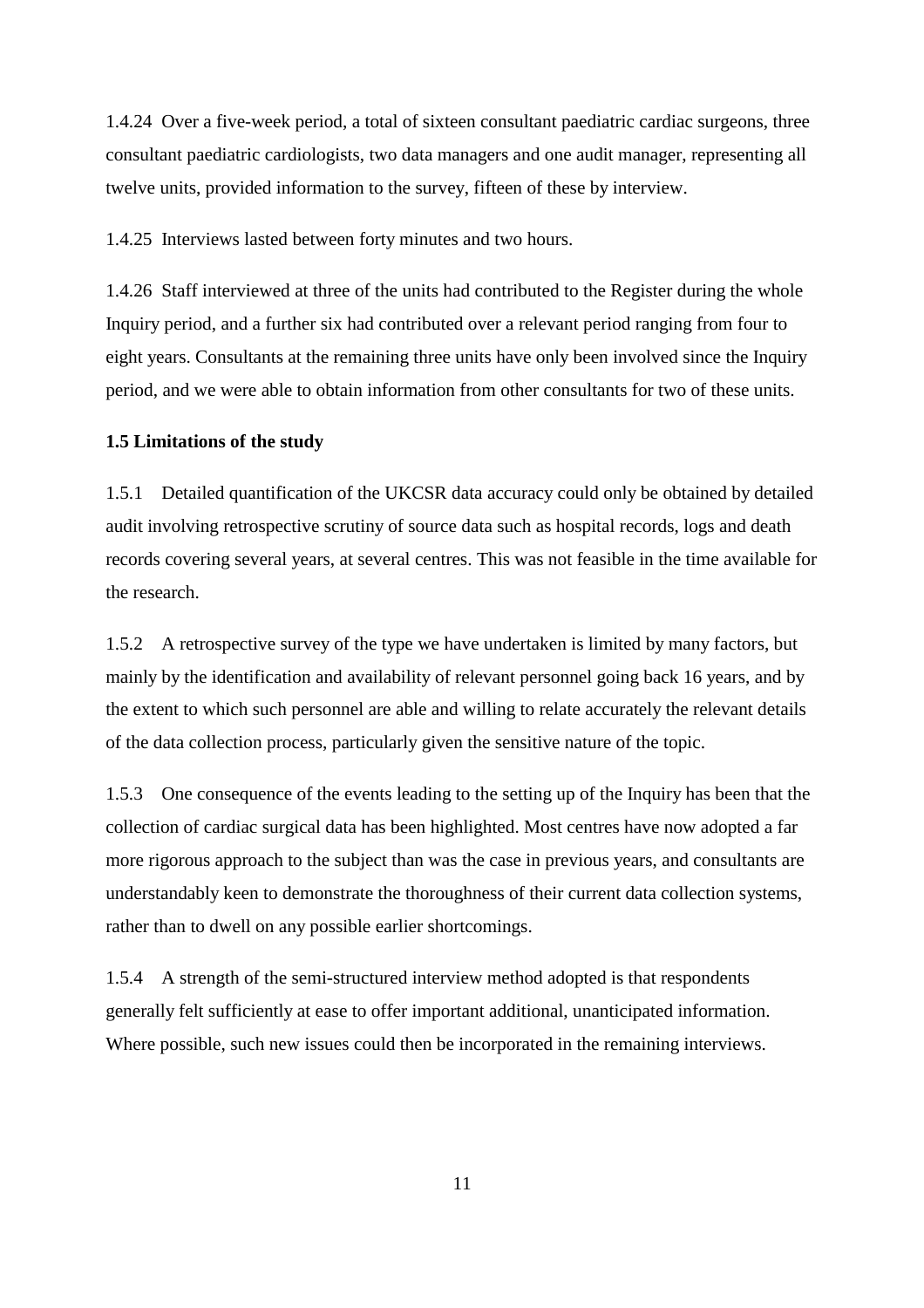# **2. Survey Findings**

#### **2.1 Sources of data**

2.1.1 Sources of data from which the figures for the Register were compiled included: hospital notes (containing correspondence, discharge letters, surgical data, etc.); surgeon's personal logs; operation notes; theatre register; paediatric admission book; ICU book; local computer system; perfusionist logs; anaesthetist logs; UK Valve Register.

2.1.2 None of these sources categorised data in the format set out for the Register and so they all required some degree of transcription and translation to match the Register's diagnostic categories.

#### **2.2 Data collection process**

## **Personnel**

2.2.1 Three units have employed non-medical data collection staff, research assistants and database administrators. At another unit, a clinical audit manager compiles the data, but this started outwith the Inquiry period.

2.2.2 In a further three units, the data have been collected by a single cardiologist or surgeon, while in the remaining units, several surgical staff have contributed to the process.

In some units, the consultants have collected their own data, while in others the task has been allocated to more junior staff, although the extent to which this has been the case over the years was not made clear.

## **Method**

2.2.3 The method of producing figures for the returns varied considerably.

2.2.4 Although most units now maintain computerised records of patient details, only three have done so for the entire Inquiry period. In these units, data have been computerised routinely for other purposes and this local system provides source data from which the surgeon works to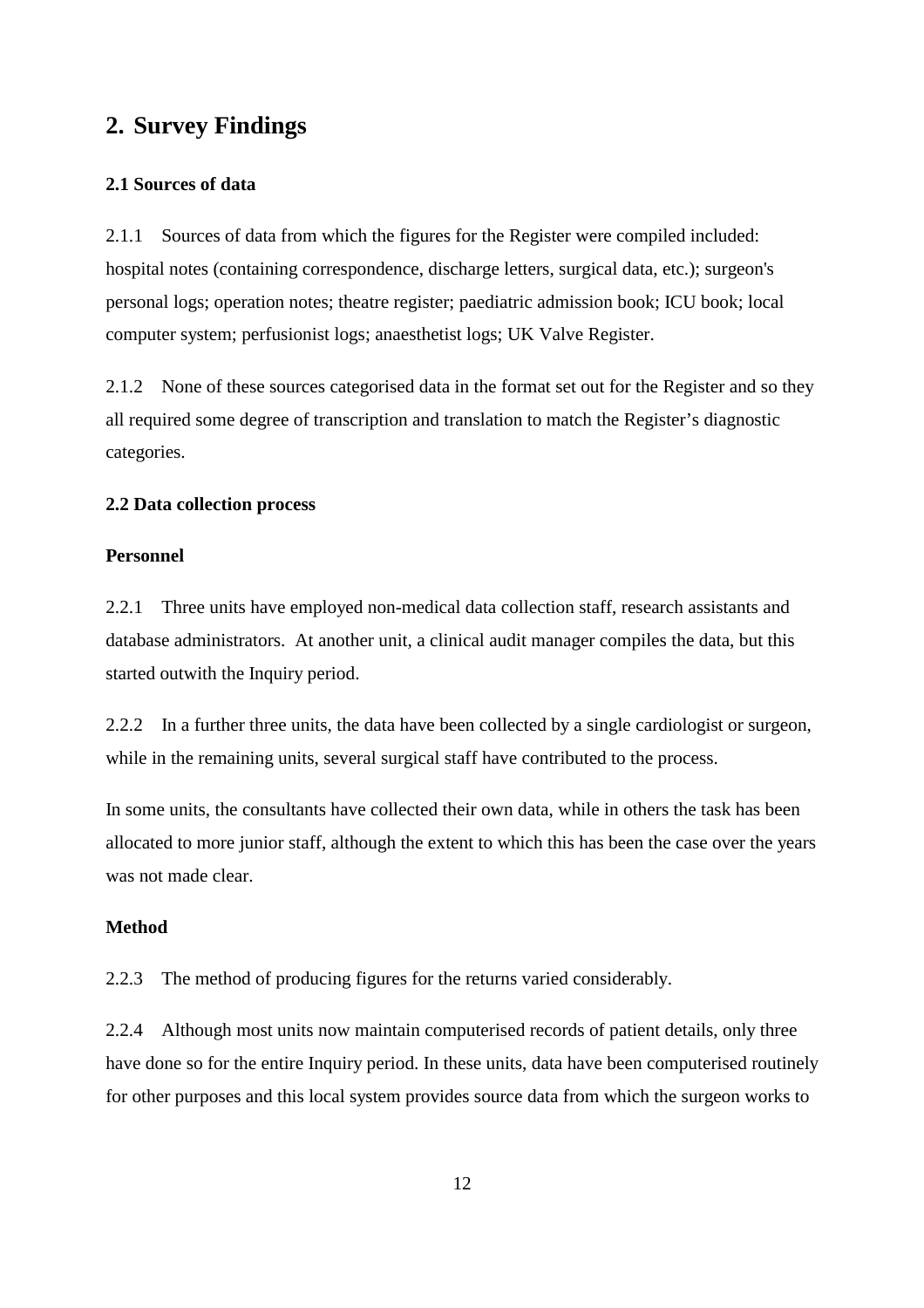produce the figures for the Register. In a further two units, surgeons maintain databases of their own patients' information.

2.2.5 Nine of the twelve units have depended on paper systems during the Inquiry period, using combinations of the sources listed above.

2.2.6 The form for providing data for the Register (see Appendix III) asks for totals for various diagnostic categories along with the number of deaths in each category. This is subdivided by age (under / over one year, over sixteen years) and open / closed type of operation. All sources of information used to compile these figures contain information on individual patients and some translation is required to convert it to the format required by the Register and to obtain totals. This is still true when computer systems are used, as patient information does not generally include the categories used by the Register. Totals could be obtained by compiling monthly figures, where provided, or, more usually, by retrospectively going through all records for the previous year.

2.2.7 Transcription methods included:

- i. one surgeon making handwritten notes from the operations book and casenotes and compiling annual totals from these;
- ii. one / each surgeon obtaining computer listings from local systems, translating the information into Register categories and then obtaining totals;
- iii. each consultant compiling figures for their own patients on a photocopy of the form and one consultant collating the information to obtain totals; and
- iv. one surgeon collating monthly reports of totals maintained by a departmental secretary.

#### **Validation of figures**

2.2.8 There has been minimal validation of figures, with consultants commonly perceiving data validation to mean simply checking of totals (e.g. figures presented by the registrar or other staff to the responsible consultant). Independent checking of figures against source data has only occurred at the units where data collection staff are involved and where the data are being used for other purposes.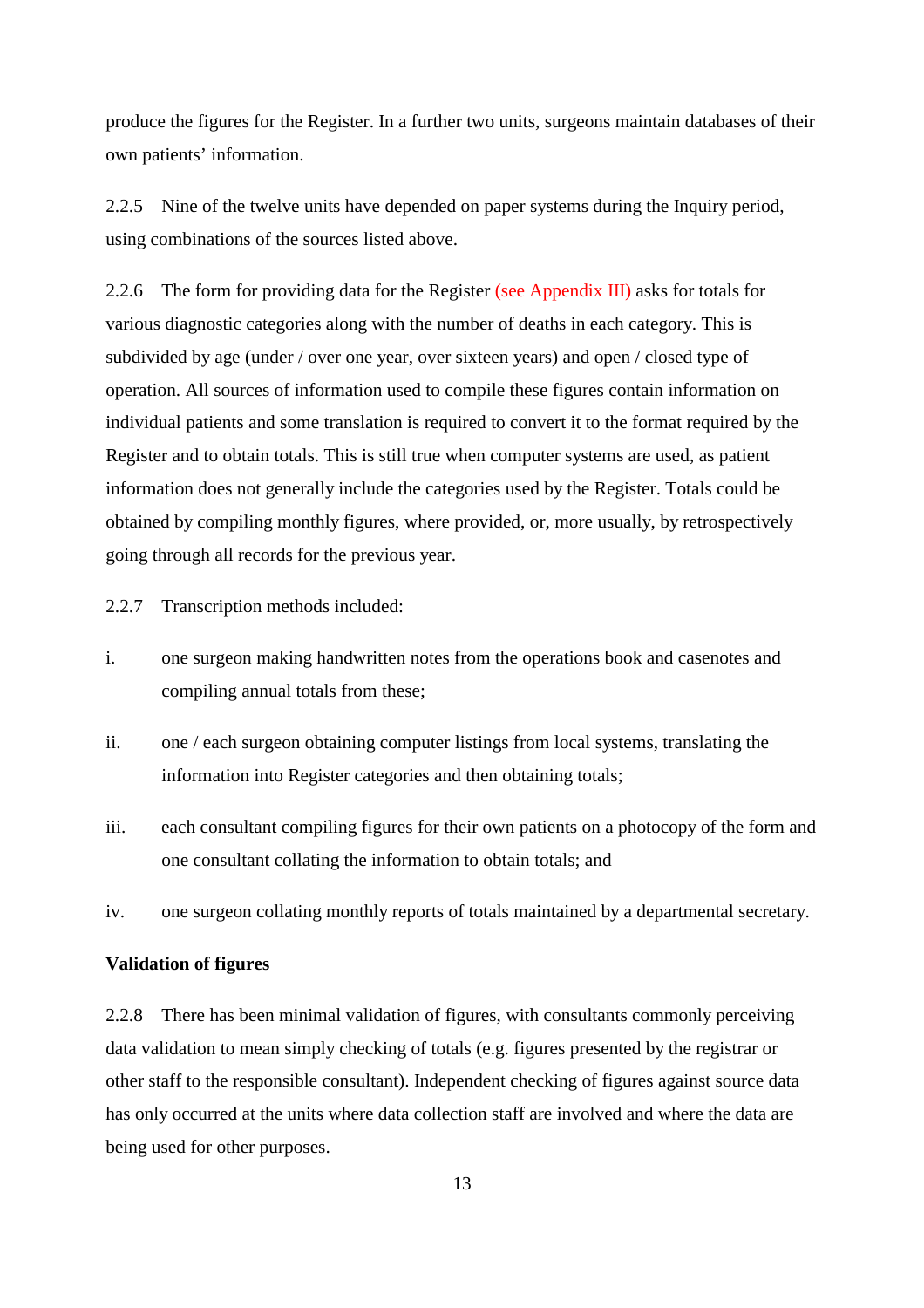#### **2.3 Patient population and patterns of stay**

2.3.1 The proportion of patients with congenital heart defects aged under one year varied substantially, with figures ranging from 12% to 60% being quoted. All units treat patients over the age of sixteen, but one unit does not routinely record older patients in the figures for the Register, and another unit only treats patients under eighteen years of age.

2.3.2 Information obtained on patterns of stay did not suggest any major differences between units in the time patients spent in hospital post-operatively. Patients were usually transferred home after a post-operative stay of up to two weeks, which is consistent with Aylin's HES data findings<sup>4</sup>. However, information was not sufficiently detailed to be able to comment on any differences in lengths of stay of less than a week.

### **2.4 Unit of data / multiple records**

2.4.1 The unit of data recorded on the returns was the operation, and not the patient. Generally, if patients underwent separate operations during separate hospital stays, each would be recorded for the Register, although death would only be attributed to one operation. Hence the reported mortality rate reflects operative, rather than patient mortality. Figures will undoubtedly include many instances of multiple operations on the same patient within the same year.

2.4.2 While there was general agreement on the separate recording of operations during separate hospital stays, there was some confusion in deciding how to record (a) multiple procedures within a single operation, and (b) multiple operations on the same patient if operations occurred within the same hospital stay.

2.4.3 Several consultants commented on the problem of complex diagnoses, with many being of the opinion that the Register lacked appropriate fields for recording them.

2.4.4 Examples quoted included AVSD followed by mitral valve repair followed by valve replacement, tetralogy of Fallot and AVSD, and tetralogy of Fallot with double outlet right ventricle.

2.4.5 Each of these examples involves an element of subjective clinical judgment in classifying them for the Register. Some units would record certain multiple procedures under a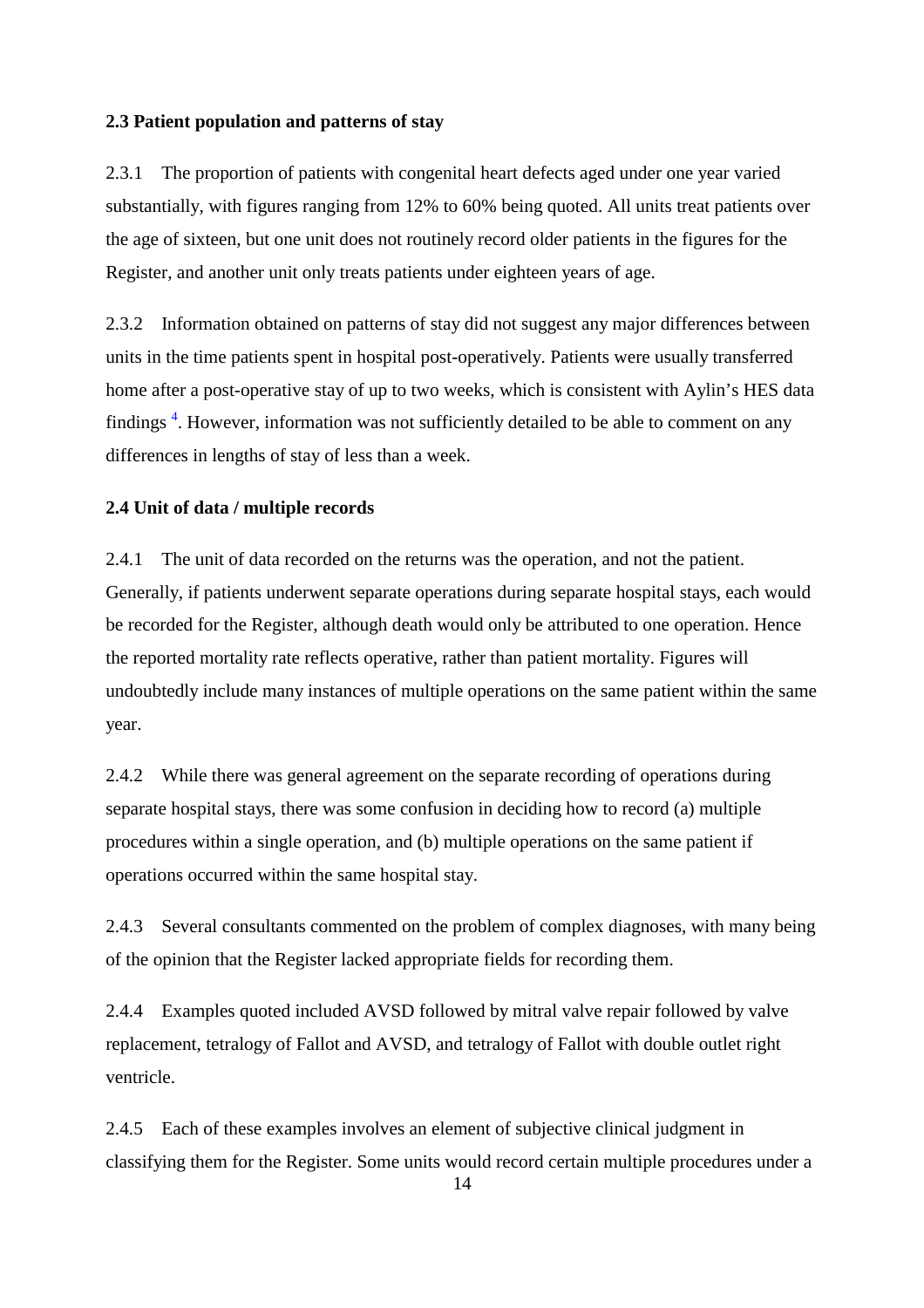specific category on the form, while others would resort to recording them under the 'Miscellaneous – other' category. Two units commented that they used the 'miscellaneous' category extensively, regularly including a separate sheet of such diagnoses with the return, while one unit had never used the category. (See section 3.2 below)

2.4.6 Many consultants expressed the view that there are large discrepancies between the units in the categorisation of complex cases, and that such cases are not uncommon.

2.4.7 Multiple procedures resulting in a death posed a problem, with units attributing death to the first, last or 'major' procedure.

2.4.8 There was no consensus of opinion regarding the procedure to which death would be attributed if it occurred within thirty days of two or more procedures. This lack of agreement potentially means that where combinations of open and closed procedures result in a fatality, the death could be attributed to either, depending on the surgeon's preferred classification process.

2.4.9 There was no evidence provided during the interviews to suggest that multiple procedures resulting in death were recorded as multiple deaths, i.e. the double-counting of deaths referred to in the report of Murray et al  $^2$ . However, on the self-completion questionnaire, two consultants recorded that double-counting of deaths had occurred during the time they were involved in submitting figures to the Register (see section 2.8 below).

## **2.5 Recording of mortality data**

### **Method**

2.5.1 With one exception, consultants reported that they were sure that they would be aware of almost all deaths of patients, regardless of when they occurred, However, only five units showed evidence of systems which would reliably capture information on deaths occurring post-discharge, i.e. follow-up information on deaths was fed back into the source from which the Register figures were compiled.

2.5.2 Consultants reported that they were sure that very few patients died post-discharge and within thirty days of operation, with the exception of one consultant, who was equally sure that he could not possibly know how many such deaths occurred. (The issue of deaths post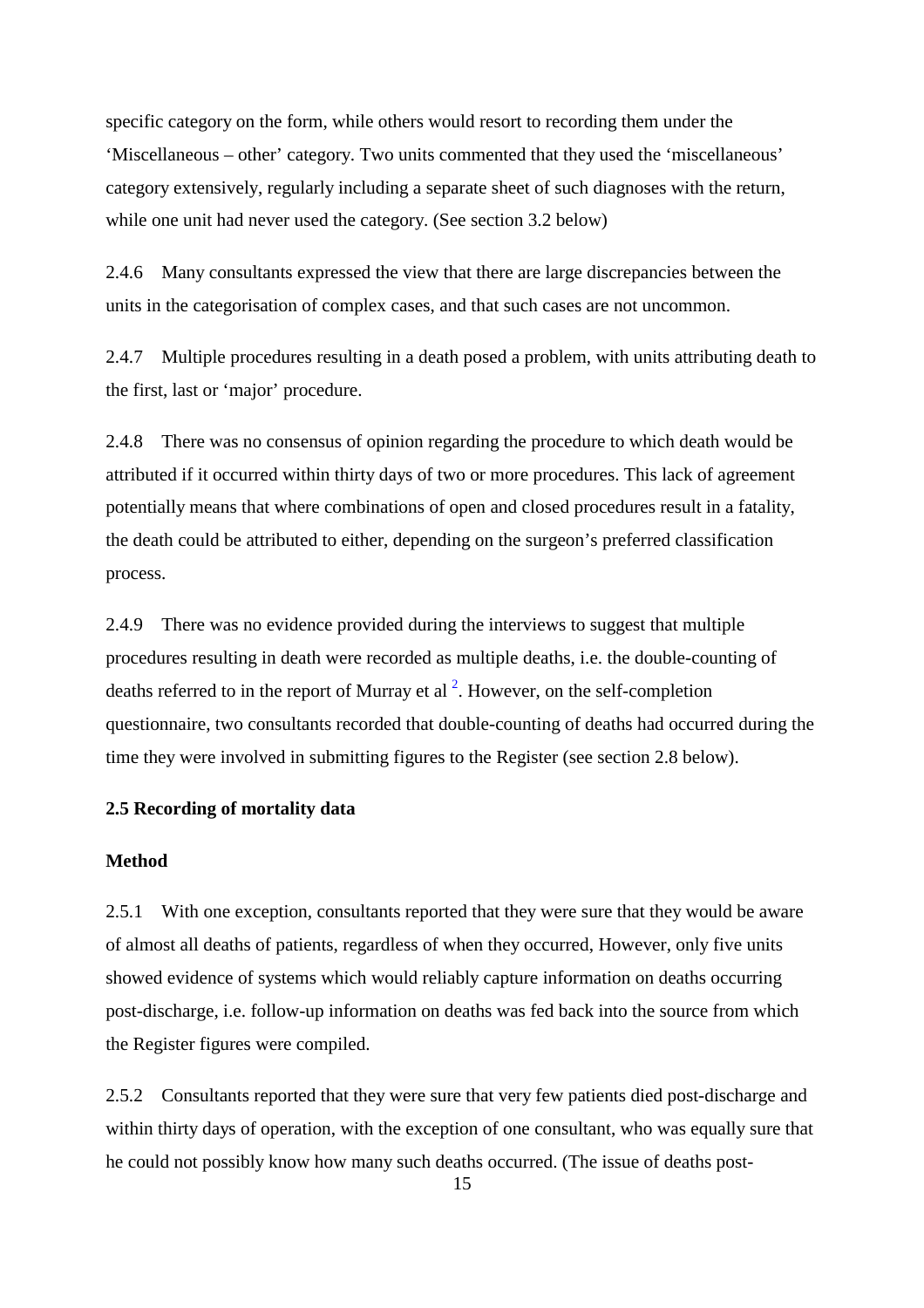discharge is explored in detail in Murray's report on the linkage of HES and ONS mortality data  $\frac{5}{2}$ .)

### **Definitions**

2.5.3 The following definitions of 30-day mortality were observed to be applied:

- 30 days post-operation, whether in-hospital or discharged elsewhere (this is the definition issued by the Society) (claimed to be used by six units);
- 30 days post-operation, in-hospital only (used by one unit);
- all in-hospital deaths (including those occurring after 30 days) with no systematic follow-up of information post-discharge (used by two units);
- all in-hospital deaths (including those occurring after 30 days), up to 30 days postoperation for patients discharged (within 30 days) (used by three units).

2.5.4 In addition, and very importantly, it was reported anecdotally that, where the collection of data was delegated to registrars, they frequently only recorded deaths in theatre or ICU, without the knowledge of the consultants responsible for the figures. If true, this would result in considerable under-reporting of mortality.

2.5.5 At least one unit has never recorded all-cause mortality, recording only deaths attributable to surgery. The extent to which this would result in under-reporting of deaths for the unit is not known, but one consultant was of the opinion that very few cases would have been excluded on this basis.

2.5.6 The recording of deaths of premature babies (treated for patent ductus arteriosus) was raised towards the end of the series of interviews. It was suggested that where such children are operated on and then transferred to the neonatal unit, they are often not followed up. Of the two units who were asked about this, one recorded all such deaths of premature babies and the other recorded none.

2.5.7 These last three methods of reporting would lead to under-reporting of 30 day mortality, while the recording of all in-hospital deaths may lead to over-reporting.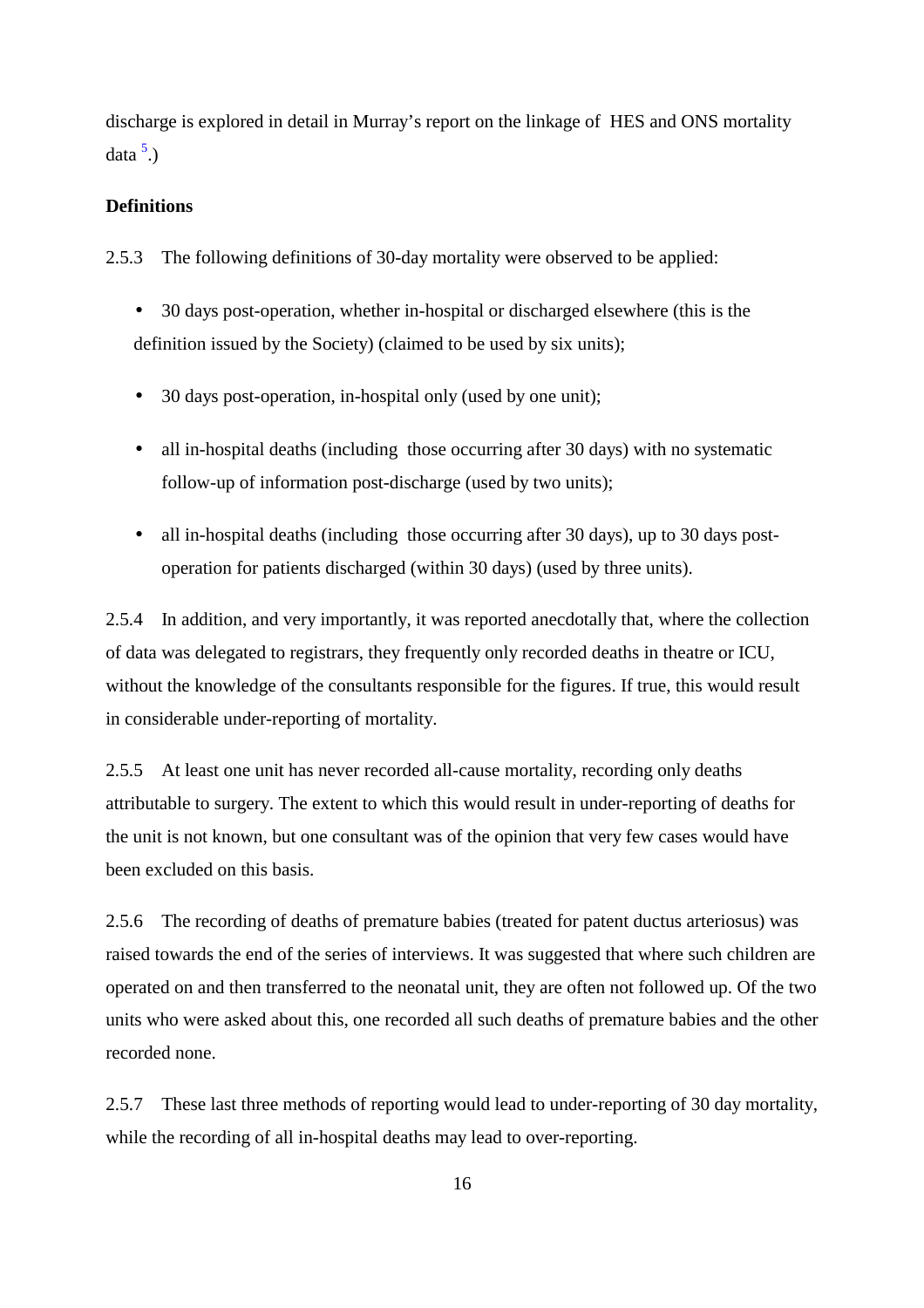## **2.6 Reproducibility of data**

2.6.1 Five of the twelve units were confident that they have retained at least some copies of their returns for the Inquiry period.

2.6.2 Reproducibility was addressed in the report of Murray et al by comparing figures from the Register with those provided to a Working Party of the Royal College of Surgeons of England for the period 1988 to 1991 $^6$ ).

2.6.3 The comparison between the two sets of figures, which should have been identical, showed substantial discrepancies, casting considerable doubt on the ability of many units to reproduce their annual figures, and hence on the accuracy of those figures. (See Table 1)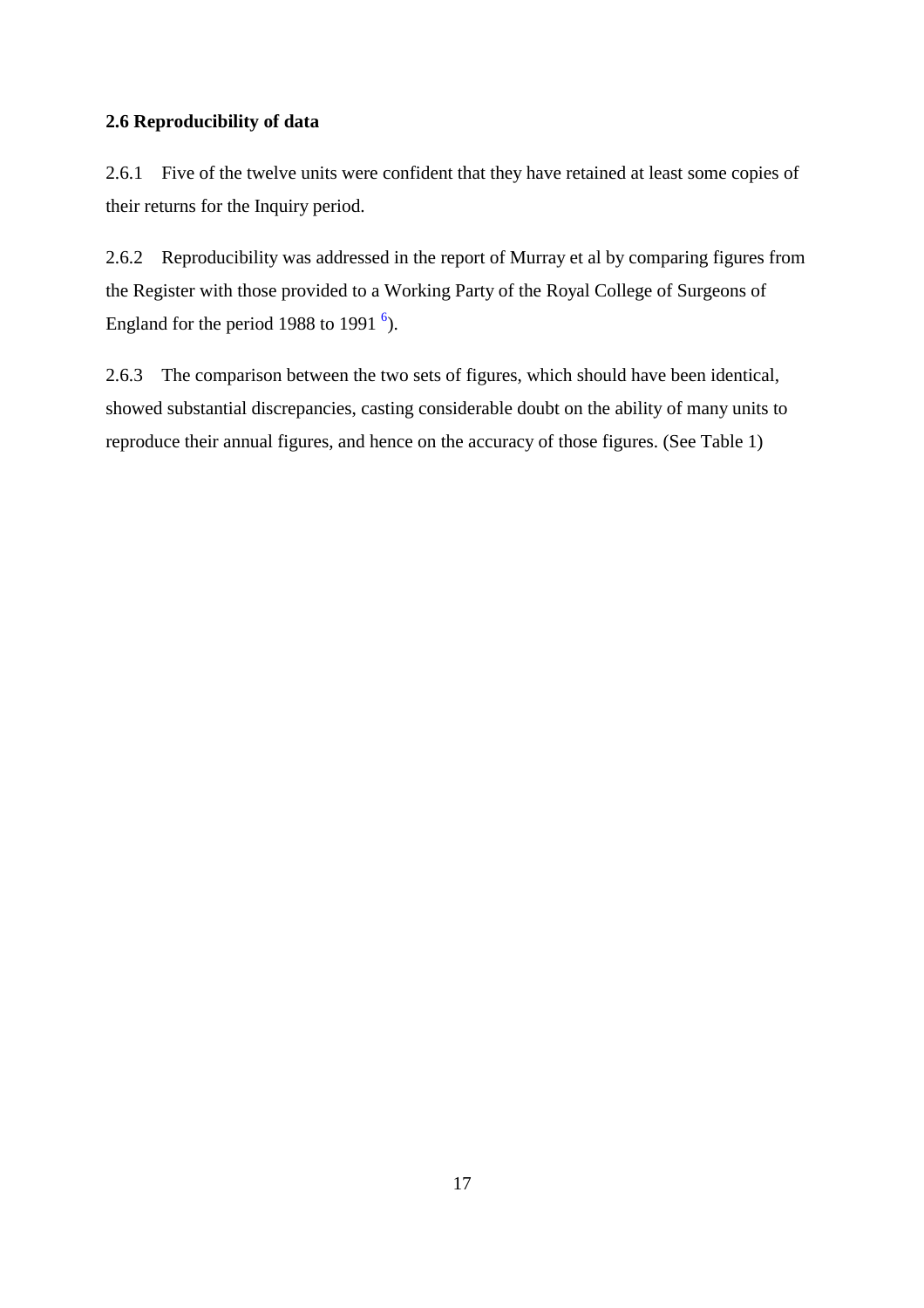# **Table 1 Number of Open and Closed Operations in Under-Ones : Comparison of figures from RCSE Working Party Report (1992) with annual returns to UKCSR 1988 - 1991**

|               |           |                 | 1988       | 1989            |             | 1990       |        | 1991 |                |
|---------------|-----------|-----------------|------------|-----------------|-------------|------------|--------|------|----------------|
| Unit          | Source    | Open            | Closed     |                 | Open Closed | Open       | Closed | Open | Closed         |
| A             | <b>WP</b> | 125             | 124        | 114             | 118         | 123        | 109    | 145  | 100            |
|               | Return    | 125             | 124        | 114             | 118         | 123        | 109    | 148  | 110            |
| B             | <b>WP</b> | 101             | 96         | 157             | 93          | 183        | 71     | 200  | 92             |
|               | Return    | 113             | 79         | 146             | 93          | 179        | 71     | 173  | 66             |
| $\cdot$ C'    | <b>WP</b> | 114             | 118        | 86              | 114         | 102        | 100    | 97   | 94             |
|               | Return    | 115             | 114        | 83              | 108         | $\sim$ $-$ | $\sim$ | 97   | 83             |
| $\Delta$      | <b>WP</b> | 68              | 59         | 60              | 68          | 53         | 21     | 65   | 52             |
|               | Return    | 68              | 59         | $\sim$ $-$      | $\sim$ $-$  | 53         | 21     | 65   | 52             |
| E             | <b>WP</b> | 30              | 96         | 46              | 87          | 47         | 91     | 71   | 76             |
|               | Return    | 30              | 96         | 46              | 101         | 59         | 77     | 81   | 52             |
| $\mathbf{F}$  | <b>WP</b> | 48              | 41         | 72              | 38          | 65         | 47     | 55   | 43             |
|               | Return    | 47              | 40         | 72              | 35          | 65         | 45     | 55   | 41             |
| G'            | <b>WP</b> | $\sim$ $-$      | $\sim$ $-$ | 28              | 47          | 42         | 44     | 59   | 50             |
|               | Return    | 23              | 55         | 28              | 39          | 28         | 47     | 51   | 43             |
| 'H'           | <b>WP</b> | 46              | 17         | 34              | 16          | 44         | 20     | 36   | 20             |
|               | Return    | $\sim$ $-$      | $\sim$ $-$ | 46              | 17          | 44         | 20     | 36   | 20             |
| $\mathbf{T}$  | <b>WP</b> | 32              | 65         | $7\phantom{.0}$ | 8           | 43         | 32     | 47   | 17             |
|               | Return    | 32              | 65         | 29              | 42          | 43         | 32     | 48   | 19             |
| $\mathbf{y}$  | <b>WP</b> | 29              | 49         | 40              | 58          | 39         | 45     | 46   | 53             |
|               | Return    | 29              | 49         | 40              | 58          | 39         | 45     | 46   | 53             |
| $\cdot$ K'    | <b>WP</b> | $\sim$ $-$      | $\sim$ $-$ | 40              | 32          | 51         | 35     | 43   | 43             |
|               | Return    | 27              | 26         | 40              | 22          | 40         | 36     | 48   | 40             |
| $\mathcal{L}$ | <b>WP</b> | $\overline{3}$  | 15         | 19              | 10          | 37         | 40     | 31   | 36             |
|               | Return    | $5\overline{)}$ | 15         | 19              | 10          | 21         | 14     | 13   | $\overline{5}$ |

#### **Notes:**

1. Units have been assigned an arbitrary letter identifier.

2. WP : figures in RCSE Working Party report of 1992

3. Return : figures in return to the UK Cardiac Society Register

2.6.4 This survey has confirmed that a questionnaire was sent to a paediatric surgeon from each unit asking for activity and mortality figures, data which would already have been provided to the Register.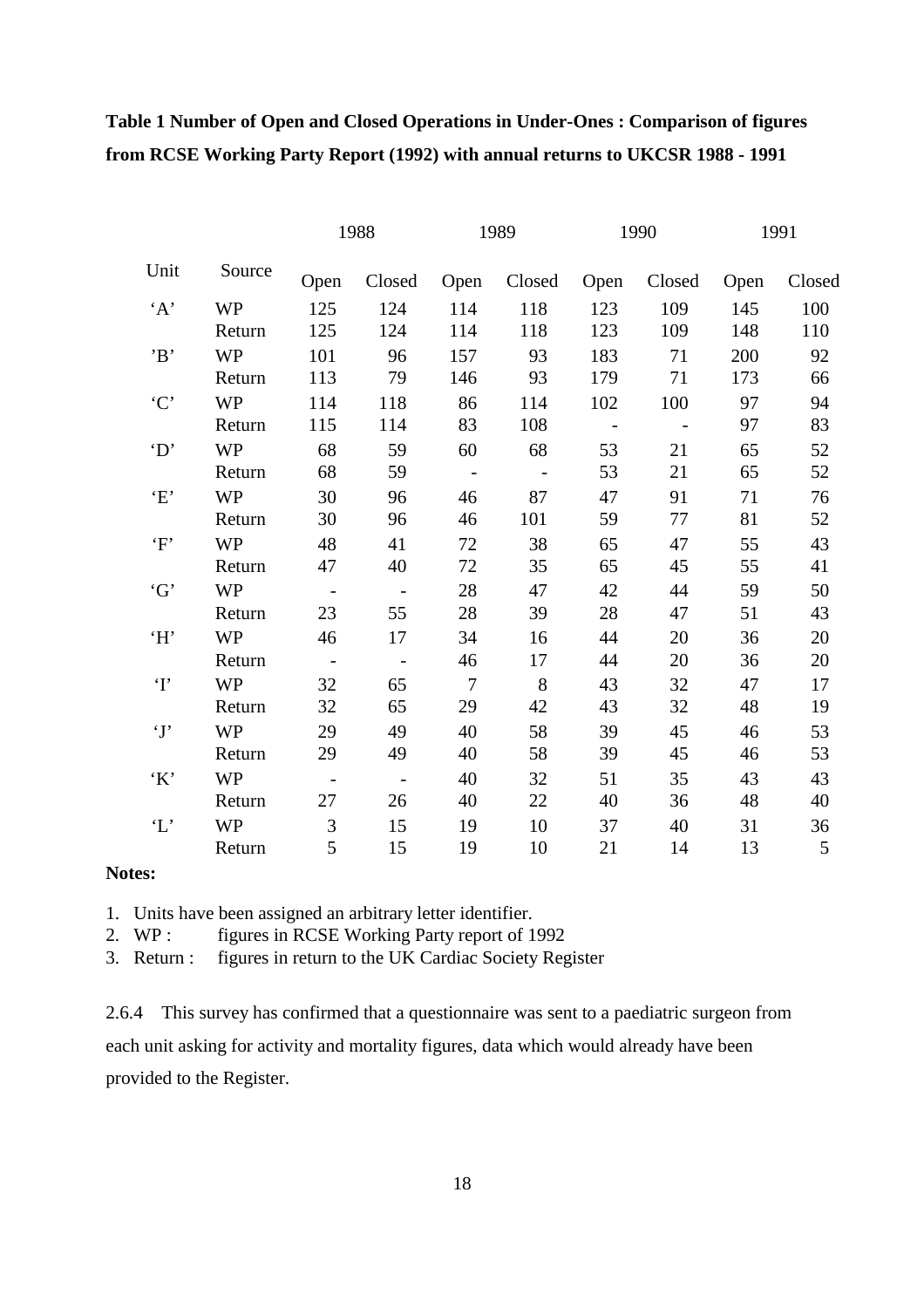2.6.5 When asked, only two consultants could remember this exercise, and no additional informative comment on reproducibility was obtained from the interviews.

## **2.7 Other local data collection systems**

2.7.1 It has already been reported that three units had their own computerised systems in place throughout the Inquiry period. A further two units have recently set up computerised systems. Of the remaining units, three reported that they had tried to implement computer systems during the Inquiry period, but without success, and two reported that they had repeatedly requested computing resources, but were refused by their Trust. The three who had tried and failed to implement local systems cited lack of local database expertise as the reason. At least one of these units had purchased a system using discretionary funds. Only two units had specialist database staff who were funded by the NHS, one as a research assistant and the other on a low clerical grade.

## **2.8 Surgeons' subjective assessment of data**

2.8.1 The self-completion questionnaires were completed by the surgeons at the start of each interview, with a further two being obtained by post.

2.8.2 The questions applied to the unit and period for which the consultant contributed data to the Register.

2.8.3 Statements reflect comments made about the Register in evidence to the Inquiry<sup>3</sup>.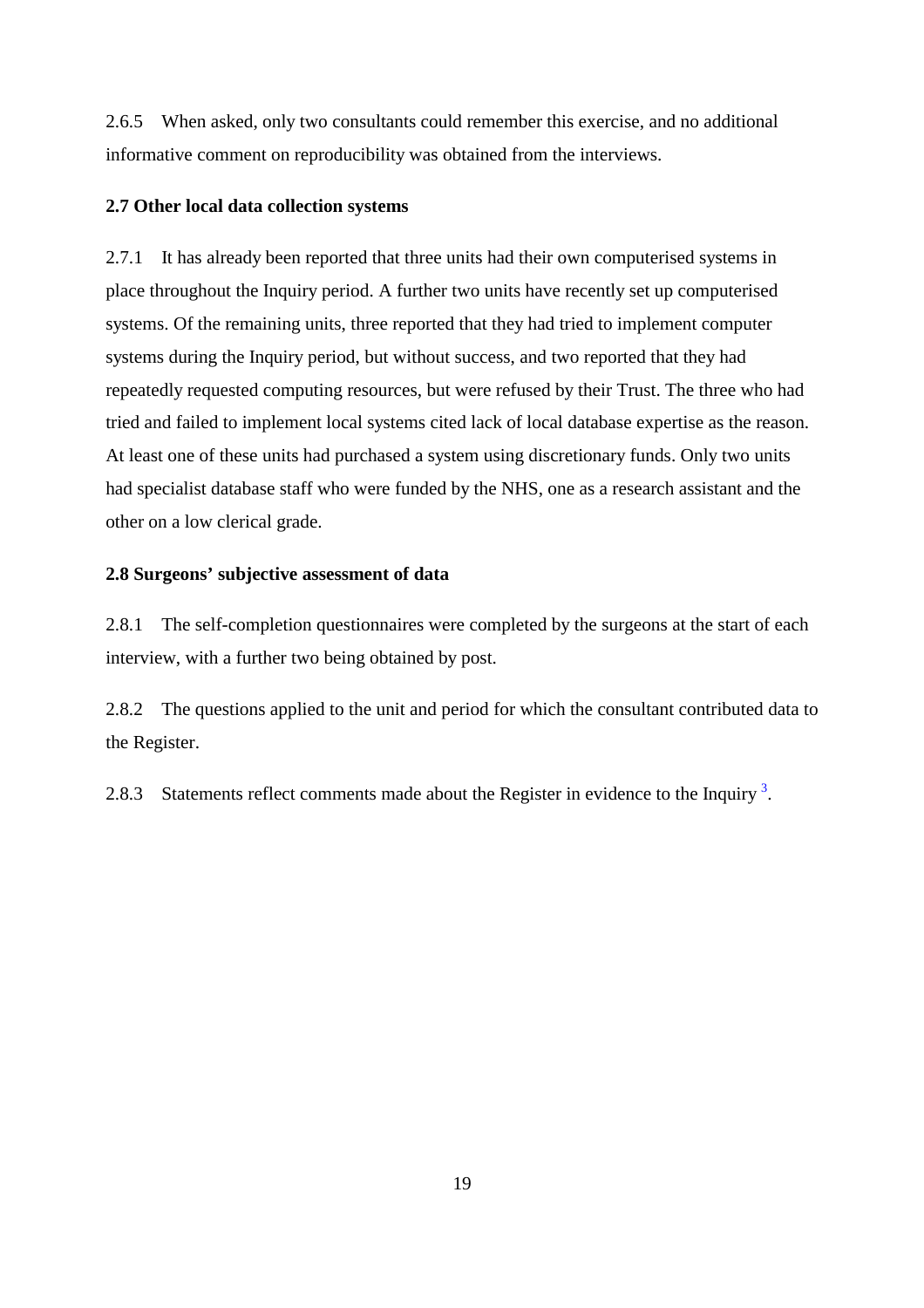|                |                                                                                    | <b>Strongly</b> |                | Don't    |                 | <b>Strongly</b> |
|----------------|------------------------------------------------------------------------------------|-----------------|----------------|----------|-----------------|-----------------|
| No.            | <b>Statement</b>                                                                   | Agree           | Agree          | Know     | <b>Disagree</b> | <b>Disagree</b> |
| $\mathbf{1}$   | There is / was very little<br>missing data on number of<br>diagnoses / procedures. | 10              | 4              | 1        | $\overline{2}$  | $\underline{0}$ |
| $\overline{2}$ | There is / was very little<br>missing data on deaths.                              | 11              | 3              | 1        |                 |                 |
| 3              | The number of procedures<br>performed is / was broadly<br>accurate.                | 13              | $\overline{4}$ | $\Omega$ | $\overline{0}$  |                 |
| 4              | There is / was under-reporting<br>of deaths.                                       | 1               | $\overline{3}$ | 2        |                 | 9               |
| 5              | There is / was double-<br>counting of deaths                                       | $\overline{0}$  | $\overline{2}$ |          | 3               | 11              |
| 6              | The mortality figures are.<br>broadly accurate                                     | 11              | 5              | 0        |                 |                 |
| 7              | The Register is more accurate.<br>for procedures than HES/PAS                      | 10              | 3              | 4        | $\theta$        | $\Omega$        |
| 8              | The Register is more accurate<br>for deaths than HES/PAS                           | 6               | 4              | 7        | $\Omega$        | $\theta$        |

#### **Table 2 Results of Self-completion Questionnaire from 17 respondents**

#### **Summary:**

- 14 out of 17 think there was little missing data (deaths or procedures) from their unit.
- All think the number of procedures recorded was broadly accurate.
- 16 out of 17 think their unit's mortality figures are broadly accurate. Of 13 who expressed an opinion, all thought that their register figures were more accurate than HES / PAS for procedures.
- Of 10 who expressed an opinion, all thought that their register figures were more accurate than HES / PAS for deaths.

2.8.4 Responses which suggest that there may be problems with the data are underlined (i.e. there was missing data, there was under-reporting / double-counting of deaths). These responses were from six consultants at five different units.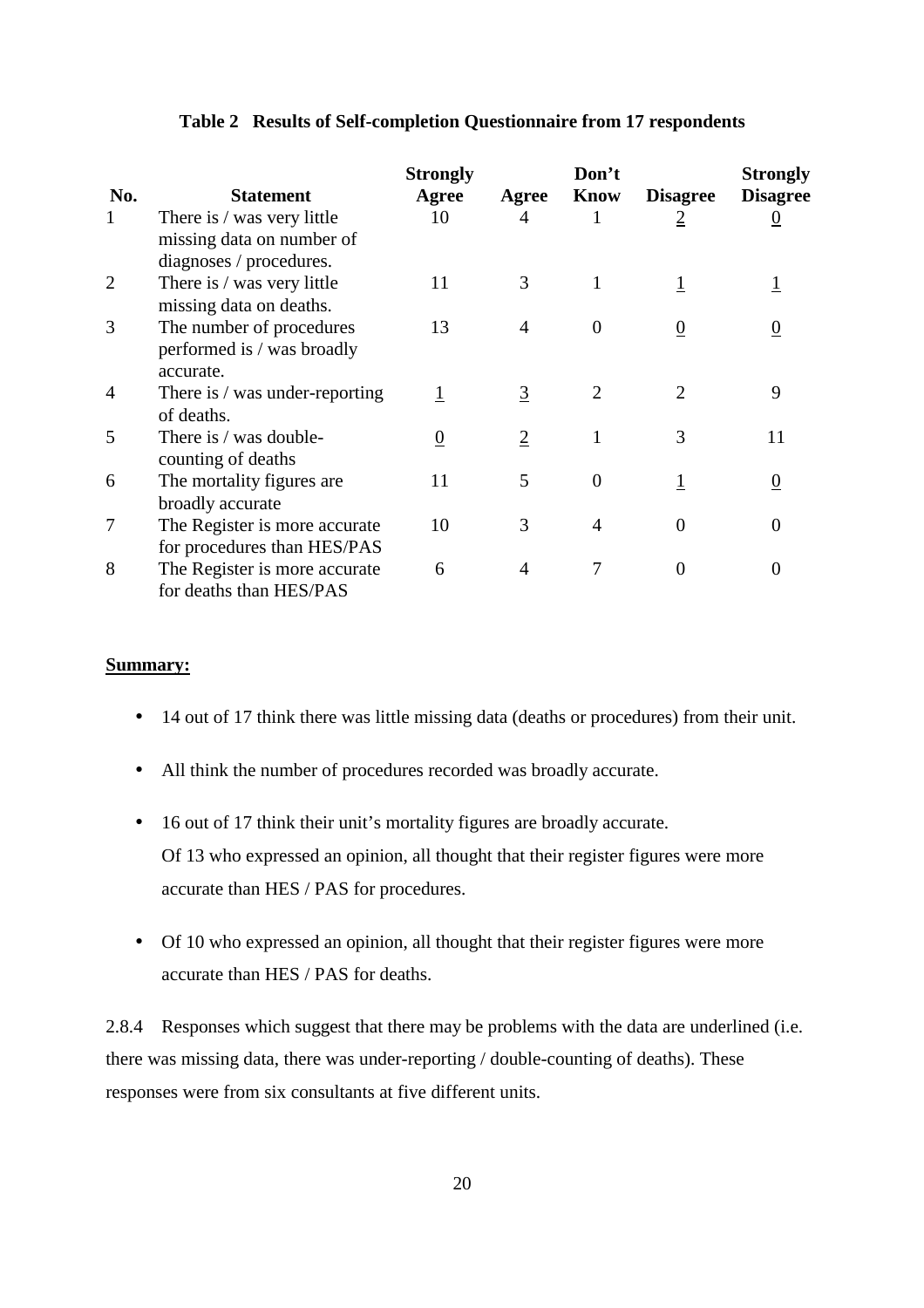2.8.5 Surgeons at five units agreed that their mortality data were under-reported, overreported or inaccurate.

2.8.6 Splitting results into responses from those who contributed figures to the Register in the first half of the Inquiry period (1984 – 1989) and those whose involvement has been in more recent years gives the following breakdown of figures (responses have been condensed into 'Agree' and 'Disagree' for simplicity, with 'Don't know' omitted):

#### **Table 3 Responses by consultants' period of involvement with the CSR**

|                |                                |       | 1984 – 1989     | 1990 - 1995 |                 |  |
|----------------|--------------------------------|-------|-----------------|-------------|-----------------|--|
| No.            | <b>Statement</b>               | Agree | <b>Disagree</b> | Agree       | <b>Disagree</b> |  |
| 1              | There is / was very little     | 9     | $\overline{2}$  | 5           |                 |  |
|                | missing data on number of      |       |                 |             |                 |  |
|                | diagnoses / procedures.        |       |                 |             |                 |  |
| $\overline{2}$ | There is / was very little     | 8     | 2               | 6           |                 |  |
|                | missing data on deaths.        |       |                 |             |                 |  |
| 3              | The number of procedures       | 11    | $\Omega$        | 6           |                 |  |
|                | performed is / was broadly     |       |                 |             |                 |  |
|                | accurate.                      |       |                 |             |                 |  |
| 4              | There is / was under-reporting | 4     | 6               |             | 5               |  |
|                | of deaths.                     |       |                 |             |                 |  |
| 5              | There is / was double-         |       | 9               |             | 5               |  |
|                | counting of deaths             |       |                 |             |                 |  |
| 6              | The mortality figures are      | 10    | 1               | 6           | 0               |  |
|                | broadly accurate               |       |                 |             |                 |  |
| 7              | The Register is more accurate  | 8     | 0               | 4           |                 |  |
|                | for procedures than HES/PAS    |       |                 |             |                 |  |
| 8              | The Register is more accurate  |       | 0               | 2           | 0               |  |
|                | for deaths than HES/PAS        |       |                 |             |                 |  |

2.8.7 With the exception of one consultant in the more recent period agreeing that there was double-counting of deaths, all underlined responses are recorded by consultants who were involved in the earlier period. These ten responses were provided by five consultants at five different units.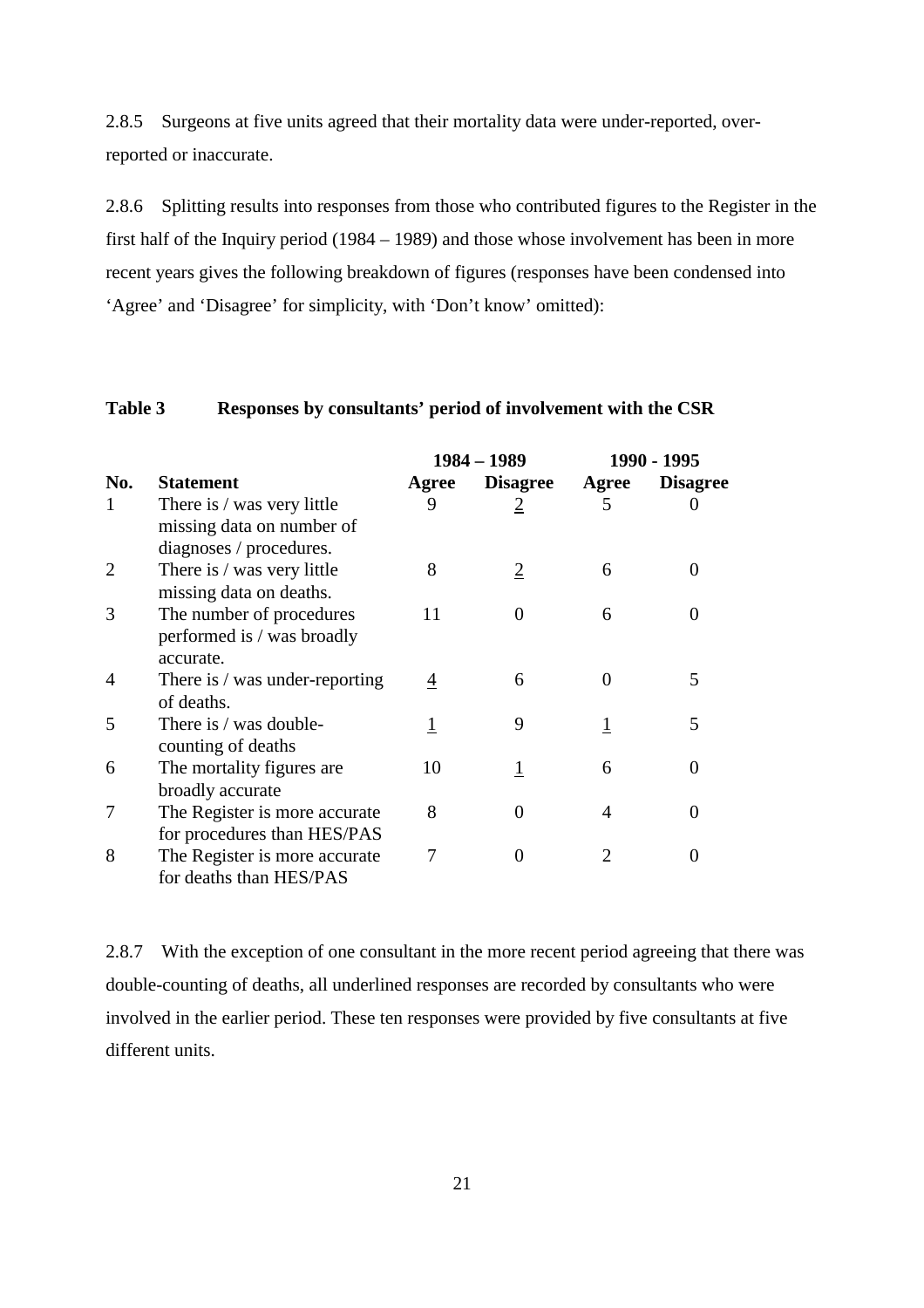#### **2.9 Surgeons' subjective assessment of the accuracy of the Register overall**

2.9.1 In contrast to the general confidence expressed in their own data, almost all surgeons expressed anecdotal lack of confidence in the accuracy of the Register as a whole. The following comments are representative of the opinions expressed:

"The incompleteness of the data returned to the UK Registry was severely compounded by the difficulty of categorising many complex operations, for which there was no correct or appropriate field in the Society's register."

"The CSR is not worth the paper it's written on."

"..the data collected by the UKCSR have never been 'trusted' by UK paediatric surgeons. I have no 'proof' that the data in UKCSR were inaccurate but I remember that on a number of occasions I found that some results presented in UKCSR were highly improbable."

"The congenital heart disease classification was very difficult to complete for many complex cases. For this reason there was a great opportunity for 'fudge'. For instance it has been said that all patients dying following correction of Fallot's Tetralogy could be classified as double outlet right ventricles which would obviously conceal a mortality for Fallot operations."

"I accept that there are some inaccuracies in it, and it's not a good form in the first place, but it's all we have and it's better than anybody else has."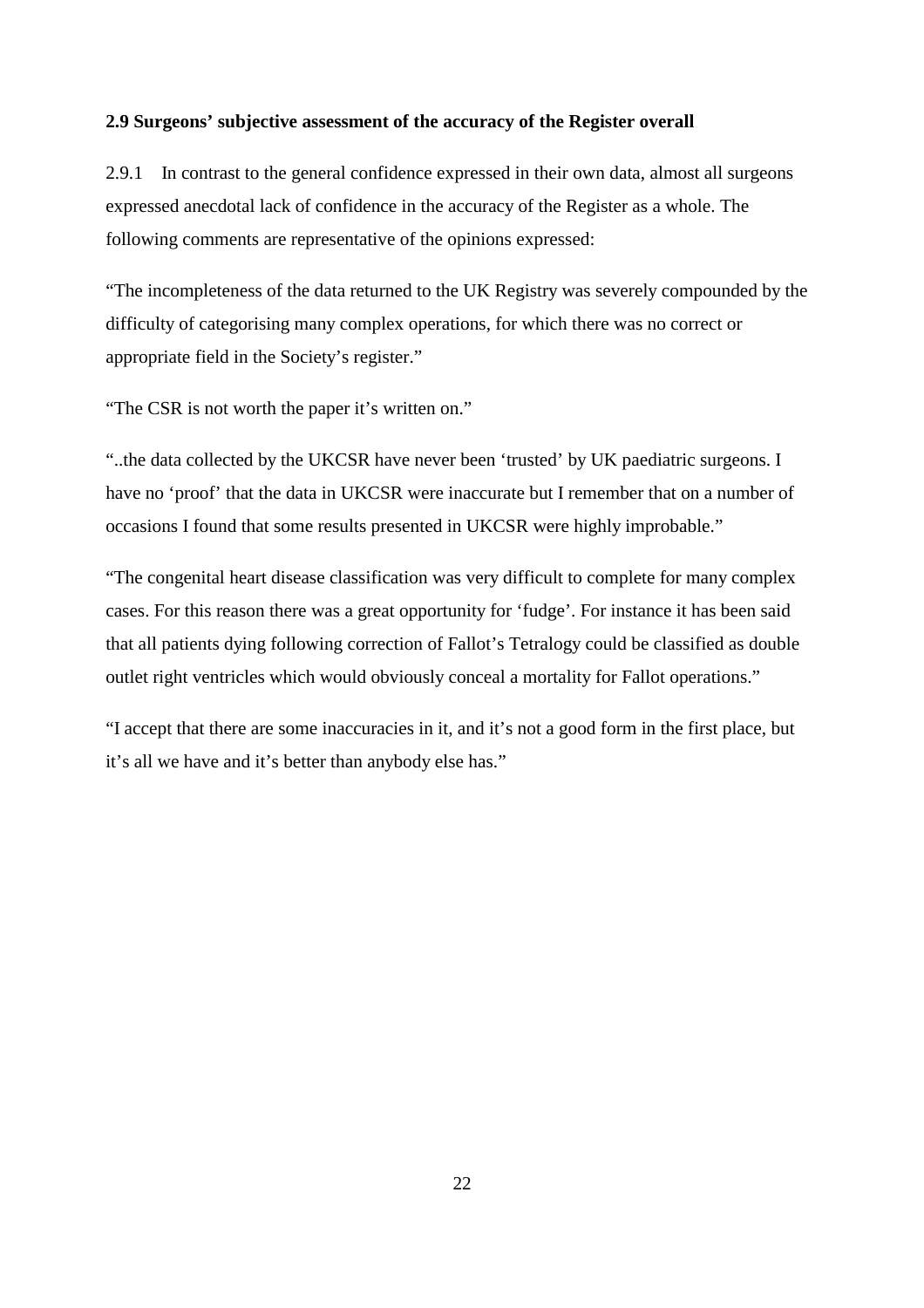# **3. Consistency of the UKCSR data and the survey findings**

3.1.1 We were able to examine the consistency of the survey findings and the Register data. The issues of under-reporting on mortality and the use of the 'Miscellaneous – other' diagnostic category were examined in this way.

## **3.2 Reporting of mortality**

3.2.1 In a systematic review of the relevant literature during the Inquiry period<sup>7</sup>, Vardulaki quotes a range of figures for 30 day mortality in various patient groups with the lowest pooled estimates (lower 95% confidence limits) reported being between 8.9% and 16.9%. Given that these figures "are likely to represent 'best achievable performance' rather than the performance to be expected in everyday practice", mortality rates reported to the Register of below five per cent in the under-one age group are either exceptionally good or suspiciously low.

3.2.2 Figure 1 shows annual mortality for open procedures in the under-ones by centre as reported to the Register during the Inquiry period.



Note: Mortality rates involving less than 50 procedures in total have been omitted from the chart.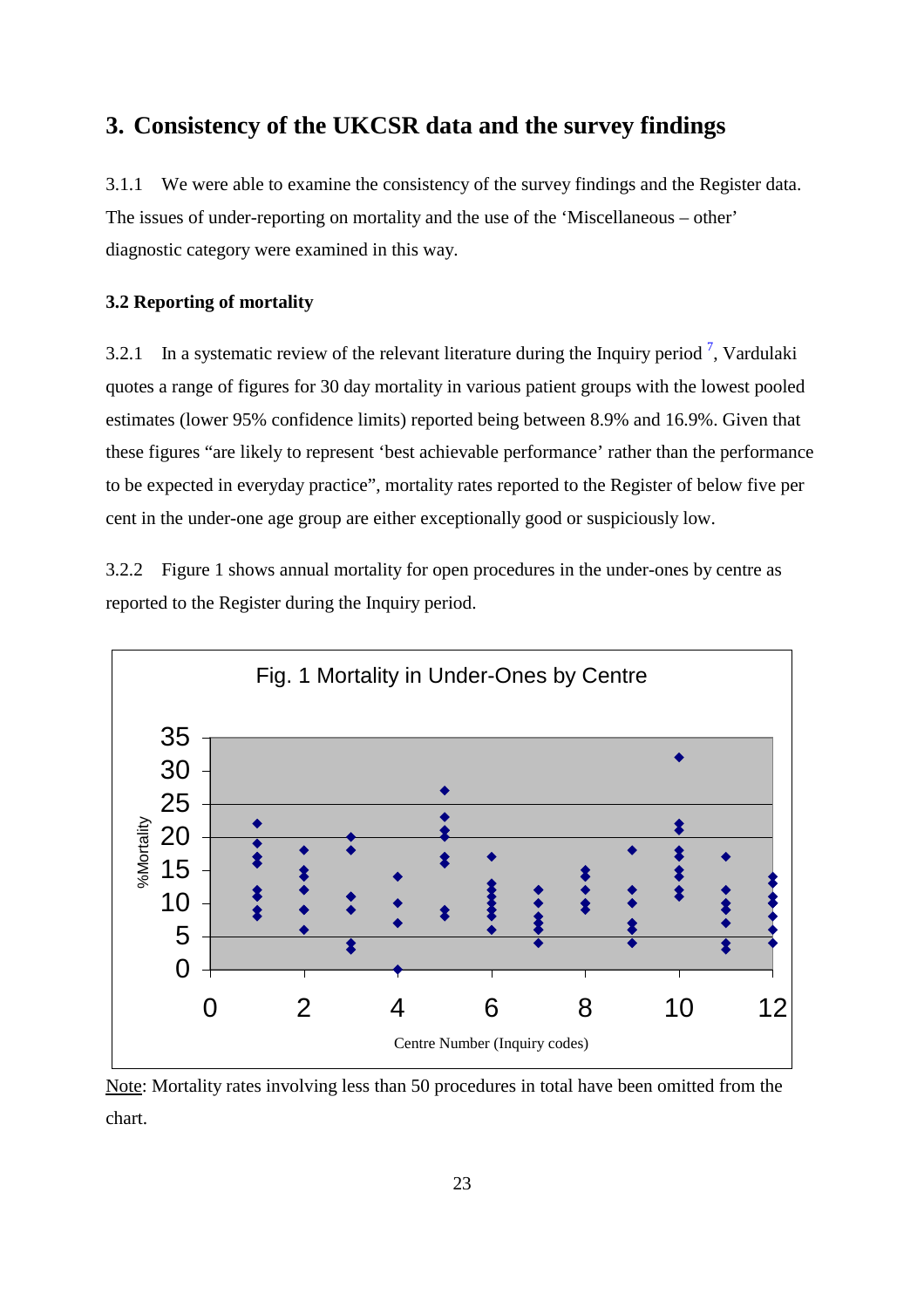3.2.3 Six of the twelve centres reported at least one annual mortality rate of below five per cent, with one unit reporting zero mortality in 1994. Details of these figures are provided in Table 4.

| <b>Centre Number</b> | % Mortality | Year | No. of deaths | No. of<br>procedures |
|----------------------|-------------|------|---------------|----------------------|
|                      |             | 1986 |               | 98                   |
|                      |             | 1992 |               | 114                  |
|                      |             | 1994 |               | 98                   |
|                      |             | 1985 |               | 94                   |
|                      |             | 1989 |               | 67                   |
| 9                    |             | 1990 |               | 75                   |
| 11                   |             | 1993 |               | 273                  |
| 11                   |             | 1991 | 10            | 239                  |
| 12                   |             | 1993 |               | 84                   |

#### **Table 4 Details of reported mortality figures of under 5% in the under-ones**

#### **3.3 Use of the 'Miscellaneous – other' category**

3.3.1 Attention had been drawn to the use of the category 'miscellaneous – other' during the survey, with representatives from two units commenting that they used it extensively to record complex diagnoses, and another reporting that they had never used it.

3.3.2 An example of the CSR form is contained in Appendix III. The congenital section of the CSR return records data under five main headings : Extracardiac lesions, Congenital valve surgery, Defects of partitioning, Right-sided and miscellaneous lesions and Miscellaneous procedures.

3.3.3 The section headed 'Miscellaneous procedures' (on page three) lists five specific procedures and has a heading 'Other (please specify)'.

3.3.4 All entries under the 'Other' heading which were recorded by any of the units over the entire Inquiry period are listed in Appendix V. This list includes the following: procedures not recordable elsewhere on the form, multiple procedures, revision operations, and categories which do appear elsewhere on the form and which should have been recorded as such.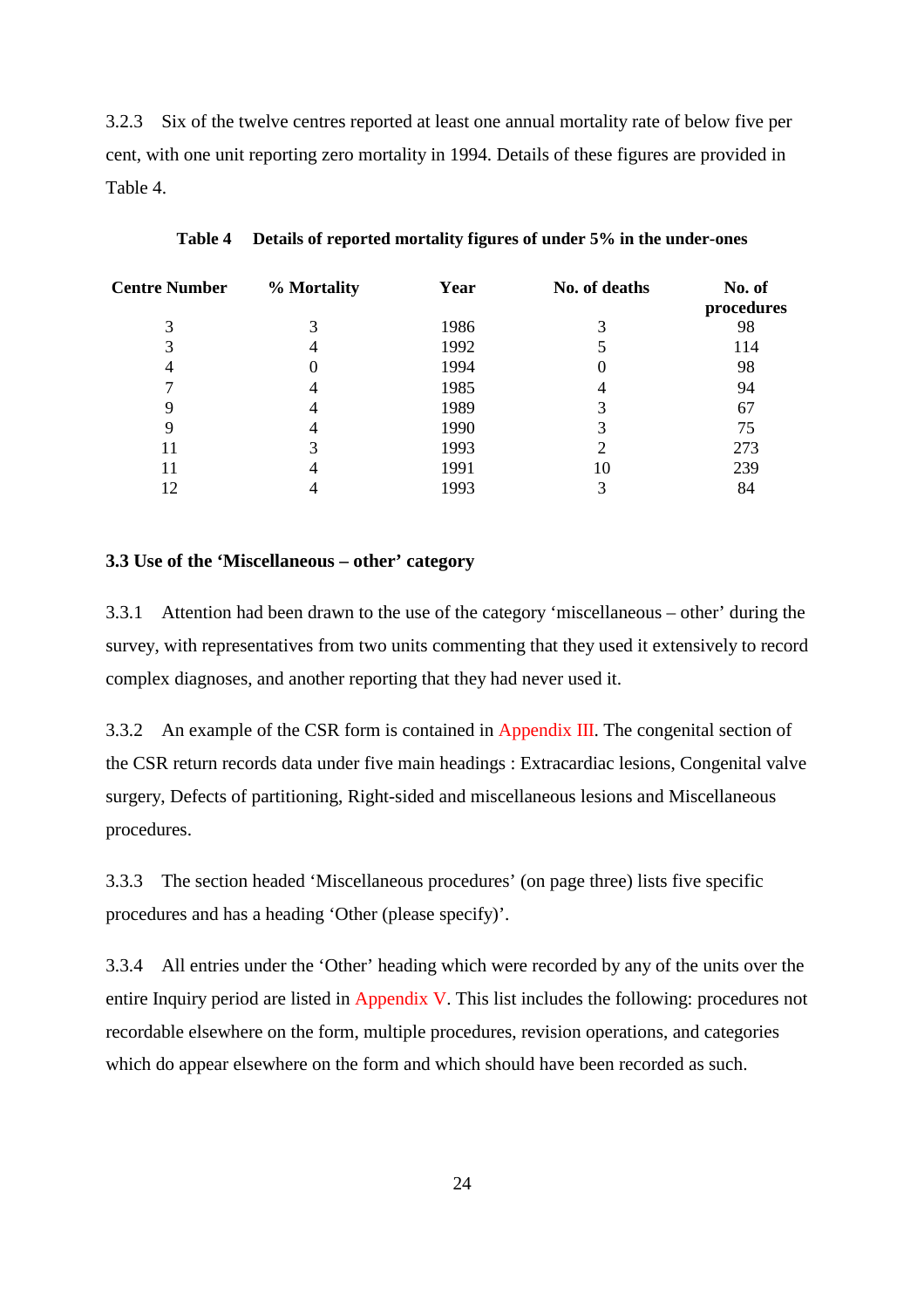3.3.5 As an example of the extent to which the 'Miscellaneous – Other' category was used, an excerpt from the Society's annual report for the period April 1994 to March 1995 is included in Appendix IV.

3.3.6 This shows that, for all congenital cases, the category is the fourth most common category after ASD, corrective VSD and corrective Fallot's tetralogy. For cases under one year, it is third most common after corrective VSD and corrective TGA with intact septum. The reported mortality associated with it is 14% overall and 19% in the under-ones.

3.3.7 While this category was included in the statistical analyses for the Inquiry of the UKCSR based on open/closed grouping, it was excluded from the analyses using the thirteen procedure groups.

3.3.8 Table 5 shows the variation in the centres' use of the category over the period 1991 to March 1995, one of the epochs used in the Inquiry's comparative statistical analyses.

| <b>Centre</b><br>No. | <b>Years of</b><br>data<br>availabl | <b>Years</b><br><b>Misc</b><br>used | <b>Total</b><br>procs | <b>Total</b><br>deaths | <b>Misc</b><br>procs | <b>Misc</b><br>deaths | <b>Misc</b><br><b>Procs</b><br>$\frac{6}{6}$ of total) | <b>Misc</b><br><b>Deaths</b><br>$\frac{6}{6}$ of total) |
|----------------------|-------------------------------------|-------------------------------------|-----------------------|------------------------|----------------------|-----------------------|--------------------------------------------------------|---------------------------------------------------------|
|                      | e                                   |                                     |                       |                        |                      |                       |                                                        |                                                         |
| 7                    | 4                                   | 4                                   | 819                   | 40                     | 66                   | 3                     | 8.1%                                                   | 7.5%                                                    |
| $\overline{4}$       | 4                                   | $\overline{2}$                      | 407                   | 27                     | 23                   |                       | 5.6%                                                   | 4%                                                      |
| 11                   | 4                                   | 3                                   | 1911                  | 93                     | 80                   | 10                    | 4.2%                                                   | 11%                                                     |
| $\overline{2}$       | 4                                   | 3                                   | 758                   | 69                     | 27                   | 5                     | 3.6%                                                   | 7%                                                      |
| 1                    | 4                                   | 4                                   | 830                   | 79                     | 26                   | 8                     | 3.1%                                                   | 10%                                                     |
| 9                    | 4                                   | 4                                   | 805                   | 49                     | 20                   | 3                     | 2.5%                                                   | 6%                                                      |
| 6                    | 4                                   | 3                                   | 1538                  | 116                    | 26                   | 10                    | 2.3%                                                   | 9%                                                      |
| 5                    | 4                                   | 4                                   | 646                   | 61                     | 15                   | 8                     | 2.3%                                                   | 13%                                                     |
| 8                    | $\overline{2}$                      | $\overline{2}$                      | 1187                  | 82                     | 26                   | $\overline{2}$        | 2.2%                                                   | 2%                                                      |
| 12                   | 4                                   | $\overline{2}$                      | 1209                  | 75                     | 24                   | 0                     | 2.0%                                                   | 0%                                                      |
| 3                    | 3                                   | $\overline{2}$                      | 555                   | 46                     | 6                    | 3                     | 1%                                                     | 6%                                                      |
| 10                   | 4                                   | $\overline{0}$                      | 709                   | 39                     | $\overline{0}$       | 0                     | 0%                                                     | 0%                                                      |

**Table 5 Use of 'Miscellaneous – Other' category in period 1991 to March 1995** 

3.3.9 Over this period, the 'Miscellaneous – other' category accounts for between 0% and 8.1% of all procedures and between 0% and 13% of all deaths recorded at the twelve units. Use of the category varied within units over the time period, with four using it each year, three using it in three of the four years, four using it in two years and one never using it.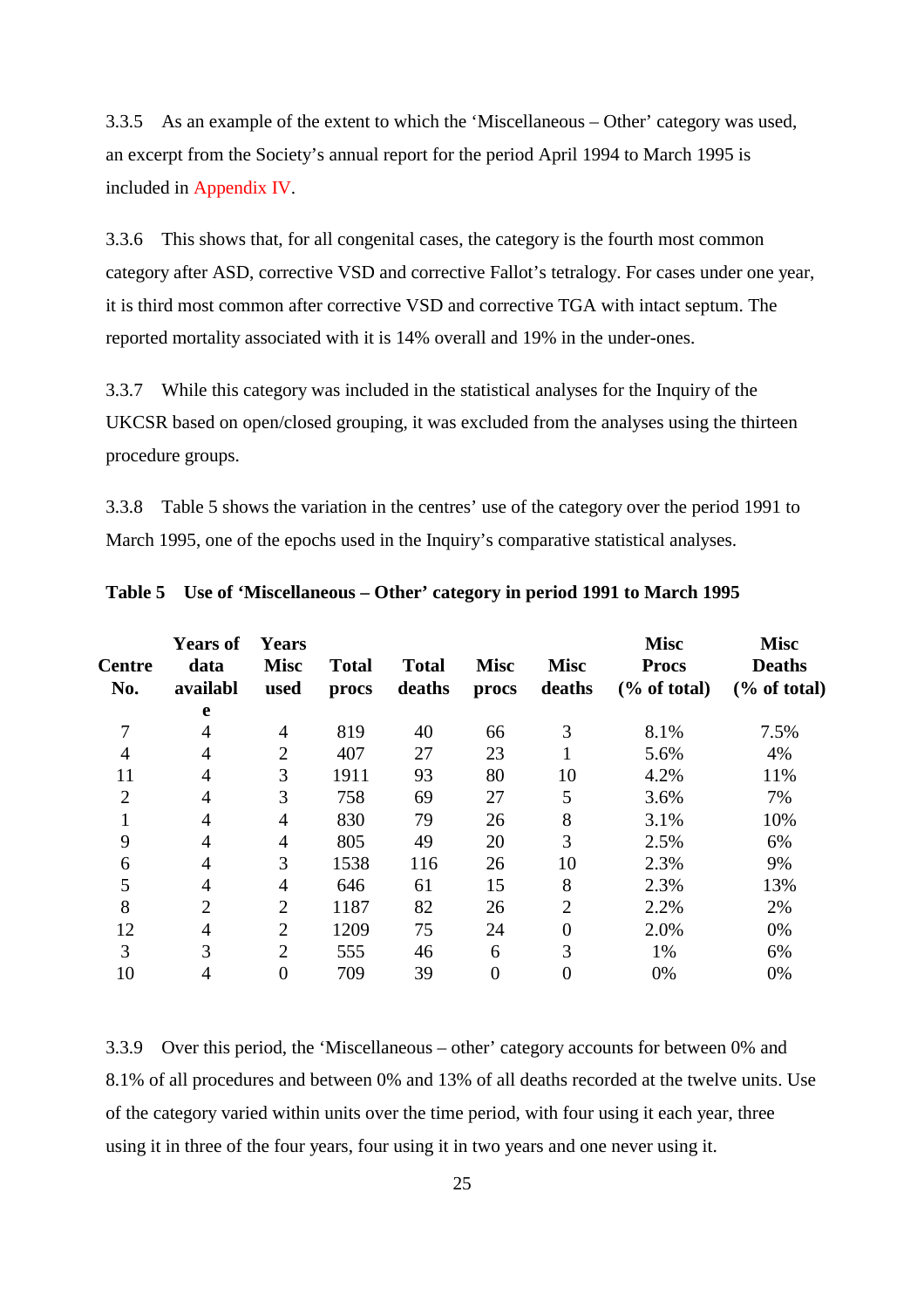3.3.10 The way in which the 'Miscellaneous – Other' category has been used increases the likelihood that some centres may have under-reported mortality, at least within the diagnostic groupings.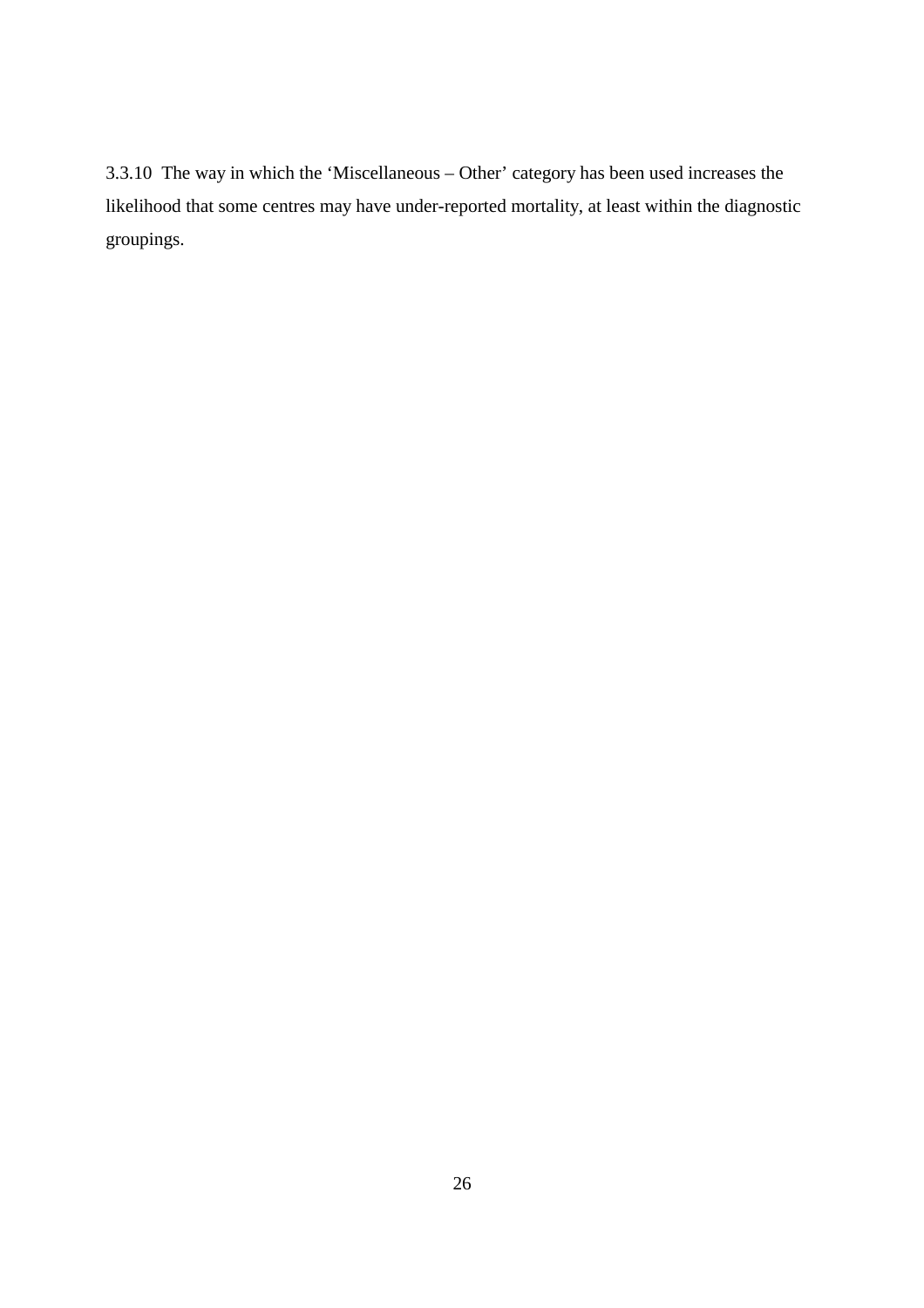## **4. Discussion**

4.1.1 Earlier analysis of the UKCSR data revealed considerable variability in the figures reported both within and between units. This, combined with our limited knowledge of the ways in which data were collected for the Register, suggested that a comparative analysis of units might not actually be comparing like with like.

4.1.2 The main aim of the survey was to assess the variability in the data collection process at each of the twelve units and to examine its potential effect on the data quality.

4.1.3 While the Society's anonymised reporting format means that there is little incentive to falsify figures, there is an equal lack of incentive to put much effort into the data collection process.

4.1.4 The collection of paediatric surgical activity and outcomes data is known to be difficult, requiring meticulous and consistent classification of complex diagnoses and, in common with other outcomes audit, active follow-up and recording of post-operative deaths.

## **4.2 Classification issues**

4.2.1 It is apparent from the survey that surgical input is essential for the correct categorisation of complex cases. We have highlighted the degree of subjectivity present in the classification of cases involving multiple procedures, which means that the same case can be recorded under different register categories by different surgeons, even within the same unit.

4.2.2 This variability is compounded by the design of the form, which lacks appropriate categories for recording certain complex diagnoses and includes categories which are no longer appropriate.

4.2.3 The variability in the use of the 'Miscellaneous – other' category confirms these difficulties.

4.2.4 The reported confidence of many surgeons in the Register's figures for procedures compared to those reported by the hospital information systems reflects their general lack of confidence in the ability of non-surgical staff to correctly classify complex procedures.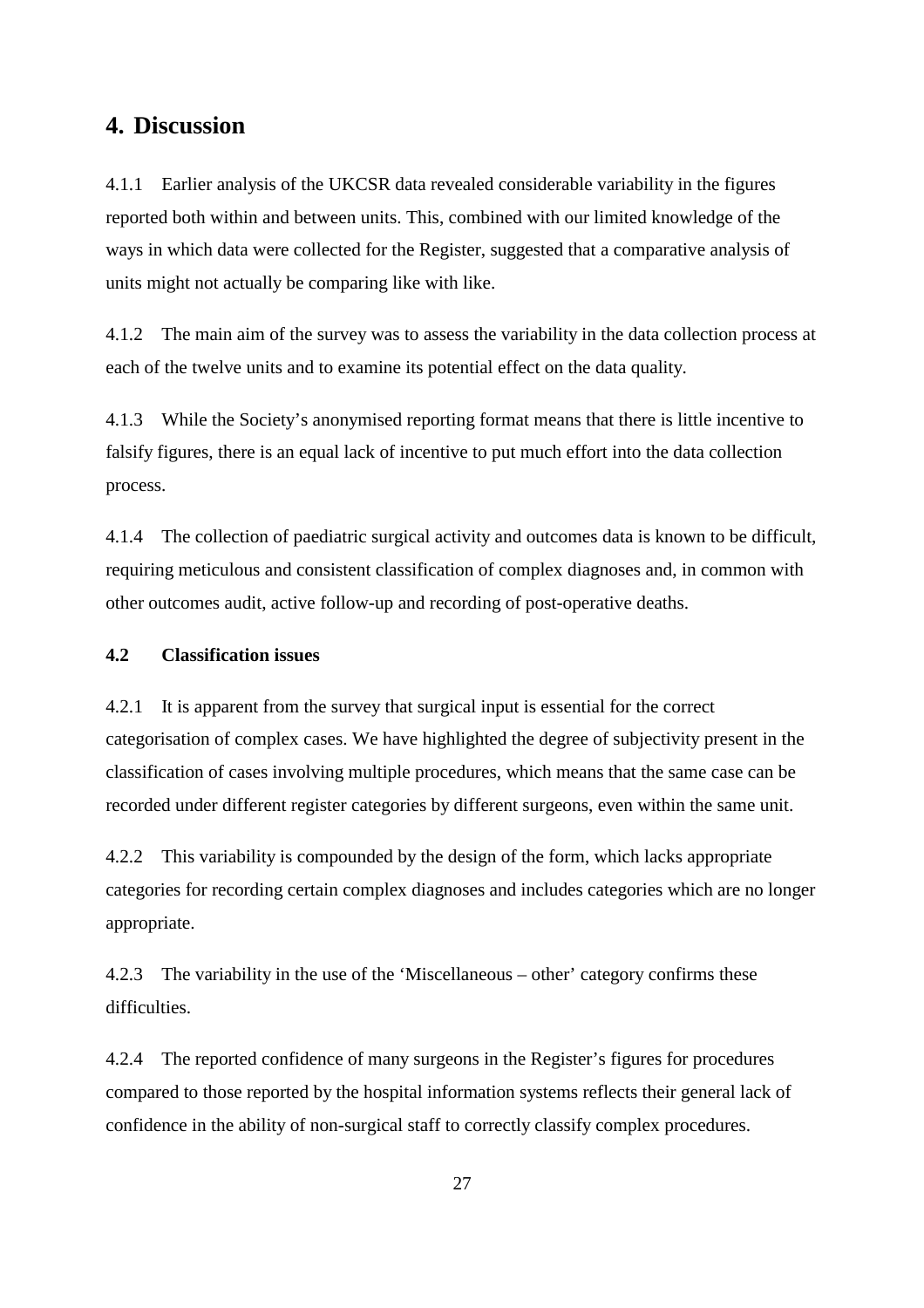### **4.3 Reporting of mortality**

4.3.1 The suspicion that mortality has been under-reported in at least some units has been confirmed by the following findings:

i. four different definitions of thirty day mortality have been applied over the twelve units,

ii. some registrars are reported to have used only theatre and ICU books as data sources,

iii. not all units were recording all-cause mortality, and

iv. units have not consistently recorded deaths of premature babies.

4.3.2 In addition, three units have recorded all in-hospital deaths, and the extent to which this may have resulted in over-reporting of mortality rates is unknown.

4.3.3 The number of potentially missed deaths after discharge from hospital and within thirty days of operation beyond discharge is similarly unknown.

### **4.4 Staffing and resources**

4.4.1 In units where local staff are specifically assigned to collect data on a routine basis, where an appropriate computer system is maintained, and where the data are used for other purposes (such as the production of reports or discharge letters), the data should be both exhaustive and reproducible.

4.4.2 Alternatively, small units where one surgeon or cardiologist has an interest in collecting the data should be capable of providing accurate, reproducible data, even if the system is paperbased.

4.4.3 When junior surgical staff, who may have various other commitments, are asked to obtain figures on a one-off basis from paper sources, as has been the case in some units over the years, accurate data are unlikely to be produced.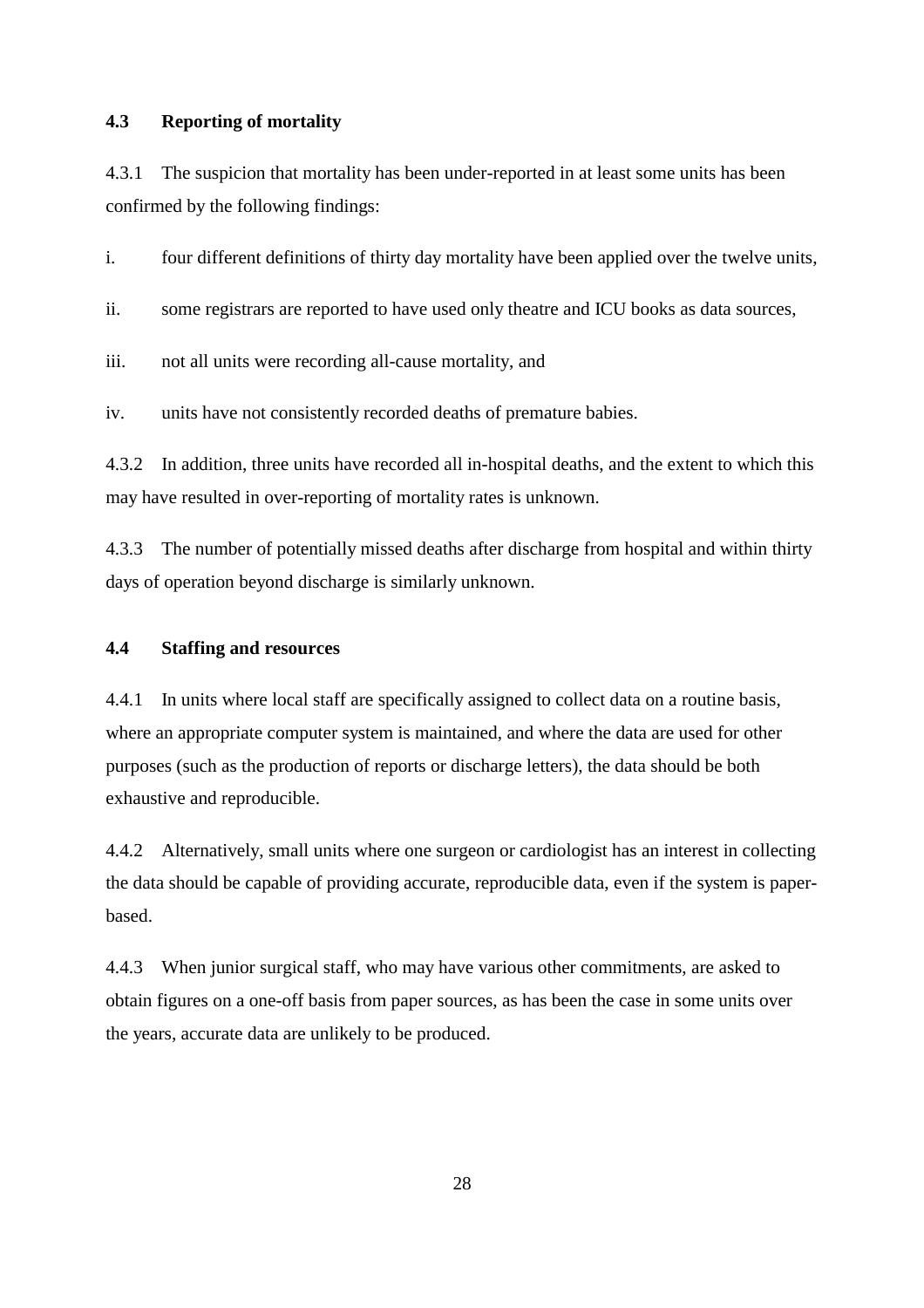# **5. Conclusions**

5.1 The survey has confirmed that there have been considerable differences between units and within units over time in the rigour with which data have been collected for the UKCSR.

5.2 Important additional sources of variability have been highlighted of which the researchers had previously been unaware, particularly relating to the reporting of mortality.

5.3 This leads us to draw the following conclusions:

- i. Examination of the UKCSR data by diagnostic groups is unreliable.The problems associated with the classification of complex diagnoses, combined with the extremely variable use of the 'Miscellaneous – other' category and the lack of guidance in these subjective areas suggest that centres, and indeed surgeons, have varied considerably in the categories under which they have recorded many diagnoses.
- ii. There are likely to be systematic differences between centres in the extent to which 30 day mortality has been captured, with under-reporting having occurred in several centres at some point during the Inquiry period.
- iii. While total numbers of procedures are likely to be more reliable than statistical breakdowns by diagnostic group, the uncertainty surrounding the reported numbers of deaths still precludes reliable estimation of mortality rates from the UKCSR figures.

# **6 Implications for the future**

6.1 The survey has subjected the UKCSR data to a level of scrutiny for which it was never intended. The Register was initiated in 1977, in the days preceding computerised data collection in hospitals. It was, and is still perceived to be, the best source of UK cardiac surgical data available.

6.2 The problems which the survey has highlighted only serve to emphasise the difficulties inherent in the collection of good quality data in a routine clinical setting, where complex diagnoses are not uncommon, and where time and resources for activities perceived to be of low priority are scarce.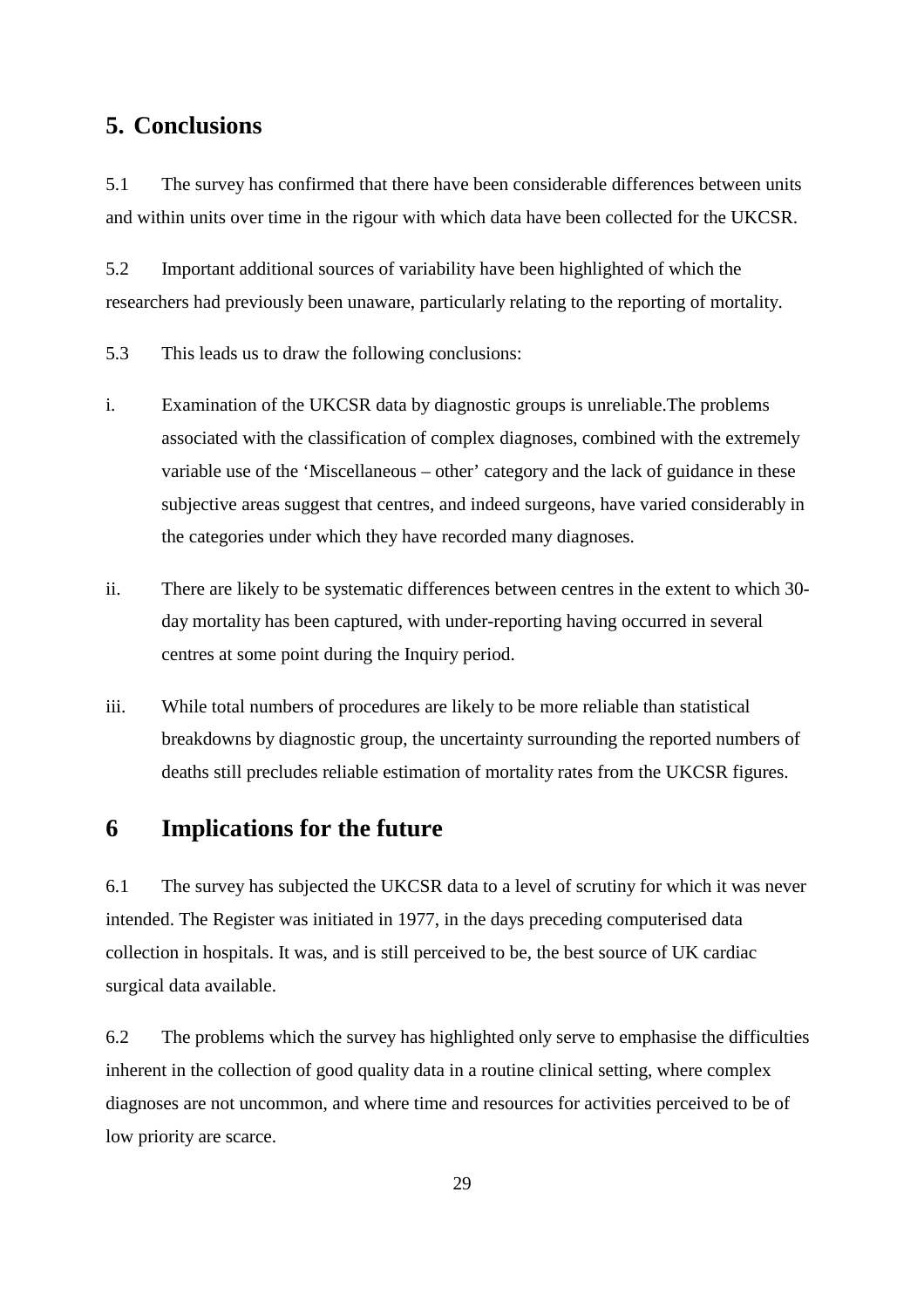6.3 It is inevitable that, in the absence of (i) clear and unambiguous guidelines on data collection, (ii) validation of data (either locally or centrally), and (iii) personnel experienced in the routine collection and recording of data, the quality of such complex data will vary considerably from centre to centre.

6.4 The development and implementation of procedures containing clear definitions of the patient population and detailed guidelines on the classification of complex diagnoses and multiple operations would be a useful step towards improving the quality of the data submitted to the Register.

6.5 Some central validation of data and feedback of problems to units would further improve the data quality.

6.6 A more widespread recognition of the role that experienced, local data collection staff can play, *in conjunction with* experienced surgical staff, in pursuing complete and accurate data, could only be of long-term benefit, but would inevitably raise issues of resource allocation within Trusts.

# **7 Acknowledgements**

We are greatly indebted to Ruth Chadwick for her guidance throughout the project. We gratefully acknowledge the help and comment provided by consultant surgeons Jim Pollock, Leslie Hamilton, Martin Elliott and Bruce Keogh, and the assistance of Carol Steedman and researchers Alexandra Brush, Joan Curran, Catriona Macdonald and Beth Ross-Gillies in the completion of this research.

Finally, we thank all the surgeons who gave up their time to participate in this survey.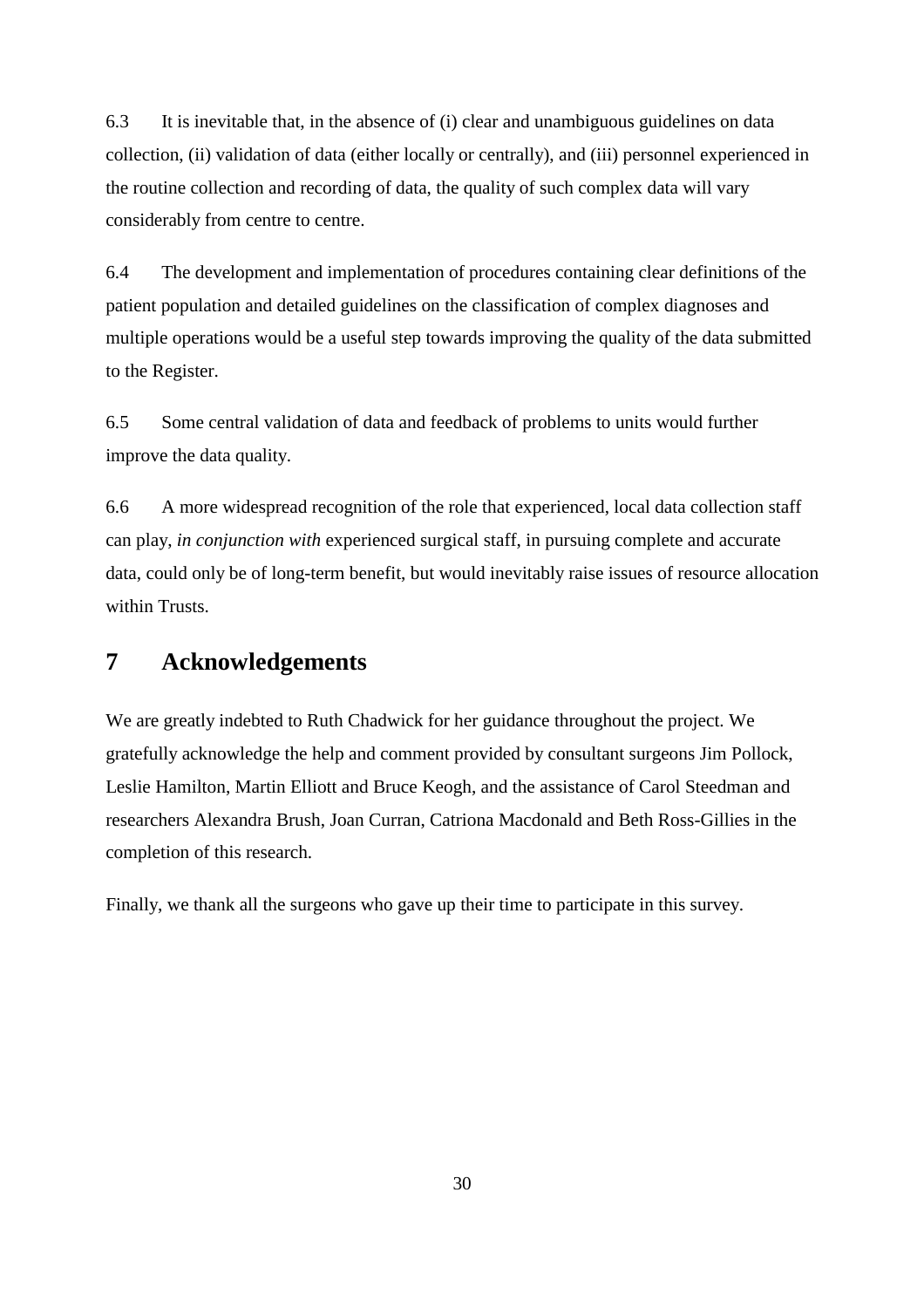# **References**

- 1. Spiegelhalter DJ (1999) An initial synthesis of statistical sources concerning the nature and outcomes of paediatric cardiac surgical services at Bristol relative to other specialist centres from 1984 to 1995. *Bristol Royal Infirmary Inquiry. Crown Copyright 1999.*
- 2. Murray GD, Lawrence AE and Pollock J (1999) UK Cardiac Surgical Register and South West Congenital Heart Register : A Statistical Analysis and Review of Key Data Sources Relevant to the Inquiry's Remit. *Bristol Royal Infirmary Inquiry. Crown Copyright 1999.*
- 3. Bristol Royal Infirmary Inquiry Transcript Day 38 13 July 1999. Evidence of Mr Bruce Keogh [www.bristol-inquiry.org.uk](http://www.bristol-inquiry.org.uk/)
- 4. Aylin P, Alves B, Cook A et al. Analysis of Hospital Episode Statistics for the Bristol Royal Infirmary Inquiry. *Bristol Royal Infirmary Inquiry. Crown Copyright 1999.*
- 5. Murray GD, Lawrence AE and Boyd J. Linkage of HES data to ONS Mortality Data. *Bristol Royal Infirmary Inquiry. Crown Copyright 2000.*
- 6. Report from the Working Party of the RCSE on Neonatal and Infant Cardiac Surgery : Supra Regional Funding and Designation *(Inquiry reference : RCSE 0002 0165 to 01777)*
- 7. Vardulaki KA, Reeves BC et al. A Systematic Review of the Outcomes of Open-Heart Paediatric Surgery. *Bristol Royal Infirmary Inquiry. Crown Copyright 2000.*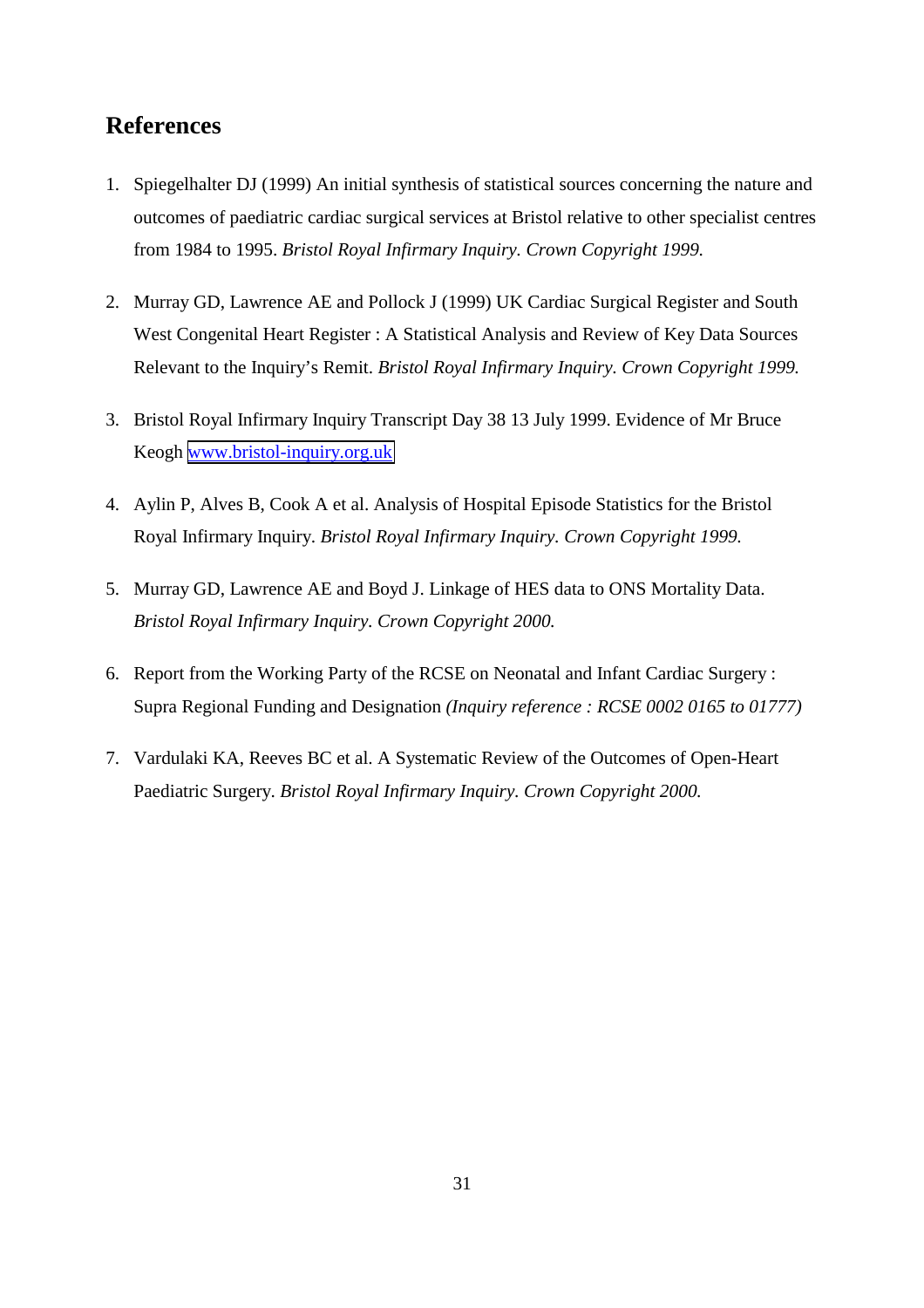# **Appendices**

- Appendix I Guidance for completion of forms for the UK Cardiac Surgical Register
- Appendix II Survey Self-completion Questionnaire : Paediatric Cardiac Surgical Data
- Appendix III CSR Form Congenital Heart Disease Section
- Appendix IV Excerpt from the Society's Annual Report for 1994/5 : Congenital Heart **Operations**
- Appendix V Items recorded under the heading 'Miscellaneous other'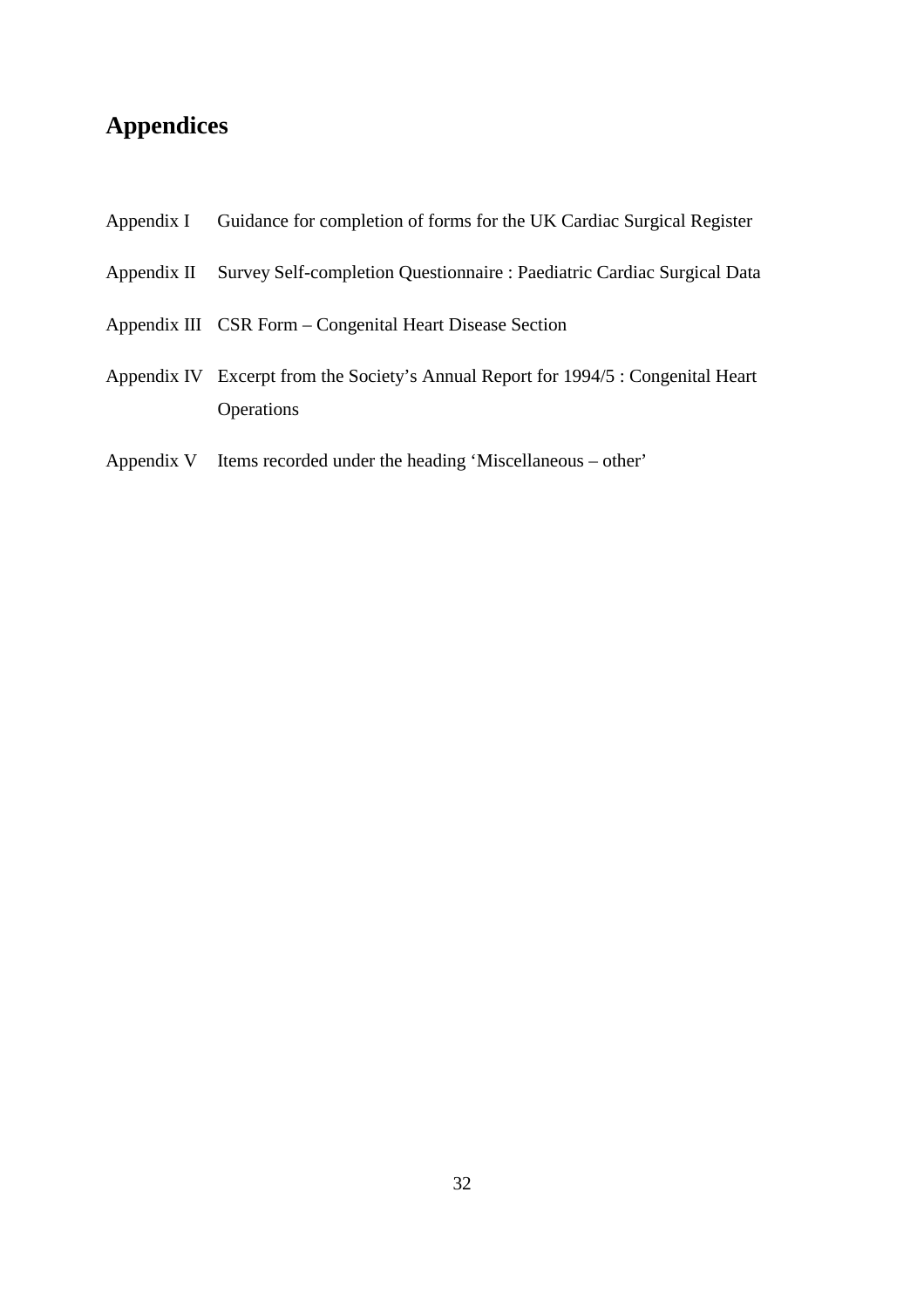# Appendix V

## Alphabetical listing of items recorded separately under the heading 'Miscellaneous – Other'

| Item                                             |
|--------------------------------------------------|
| 2 Chamber $R V +$ Absent PV                      |
| A V Discordance with VSD                         |
| Absent PV Syndrome                               |
| <b>Advancement of Lead</b>                       |
| Aneurvsm of descending aorta-prev coarct repair  |
| Anomalous Origin RPA from Aorta                  |
| Anomalous Pulmonary Artery                       |
| <b>Anomalous Systemic Venous Connection</b>      |
| AO Valvot + VSD                                  |
| Aortic Atresia                                   |
| <b>Aortic Root Replacement</b>                   |
| Aortic Root Replacement + VSD                    |
| Aorto - Pulmonary Switch for AVD                 |
| <b>Aorto R Ventricular Tunnel Closure</b>        |
| Aorto-LV Tunnel & AVR                            |
| <b>AO-RV Fistula</b>                             |
| Arteriovenous malformation in neck               |
| Asc. Aortic Aneurvsm                             |
| ASD & TVR (Xenograft)                            |
| $ASD + Blalock$                                  |
| $ASD + CABG$                                     |
| $ASD + IMAXI$                                    |
| $ASD + MVR$                                      |
| $ASD + Partial$ anom. PVD                        |
| $ASD + PS$                                       |
| $ASD + VSD + Other$                              |
| ASD/VSD/Dextrocardia. Anamalous. Venous Drainage |
| Atrial Sentectomy & Bilat. PA Banding            |
| Atrial Sentectomy & Removal LV Thrombus          |
| Atrial Tumour                                    |
| $AV Canal + MVR$ (Prosthetic)                    |
| $AV Canal + TAPVD + Multiple VSDS$               |
| AV Canal/LV OT obst/TAPVD/Dextro Cardia          |
| $AV$ Defect + Tetralogy P Valvotomy + ASD        |
| AV Fistula of vein of Galeen                     |
| AV Repair + VSD                                  |
| <b>B</b> T Shunts                                |
| <b>Bacterial Endocarditis</b>                    |
| Banding of PA                                    |
| Blalock - Hanlon                                 |
| Blalock Shunt following on for TGA               |
| Bottle Closure ASD - Correction PVD              |
| <b>Bronchosconv</b>                              |
| <b>Bypass for Non-Cardiac Case</b>               |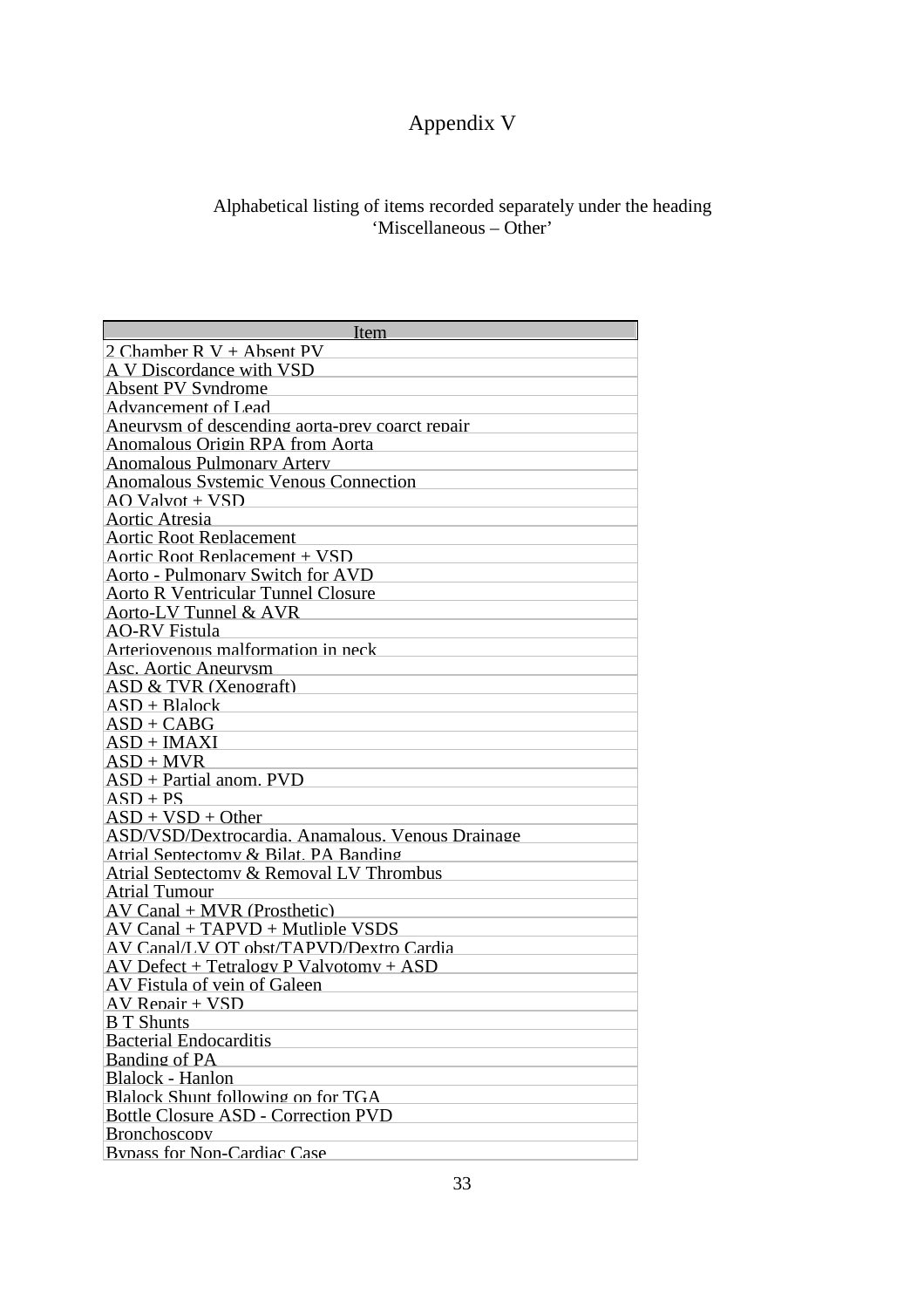| <b>Item</b>                                                            |
|------------------------------------------------------------------------|
| C AVSD & Other Anomalies - Corrective                                  |
| C AVSD & Other Anomalies - Palliative                                  |
| Cardiac Transplant                                                     |
| Cardiac Transplant (Hypoplastic L Heart)                               |
| Catheter Iniury - emergency exploration                                |
| CAVO - Pulmonary Shunt                                                 |
| Change of Pacing Box                                                   |
| <b>Chest Resuture / Removal Sternal Sutures</b>                        |
| Chylothora Pleural Drainage                                            |
| Closure ASD & Open Mitral Valvotomy                                    |
|                                                                        |
| Closure of hole between ventricle and RA previous Fontan               |
| Closure of Sinus Valsalva                                              |
| Closure PDO                                                            |
| <b>Complete Heart Block</b>                                            |
| <b>Complex Congenital Lesions</b>                                      |
| Conduit and Homograft Replacement                                      |
| Congenital p. Stenosis                                                 |
| Cong. Heart Block. Pacemaker. Remove PA Band                           |
| Coronary Artery Angionlasty for LCA Occl. Post Switch                  |
| Corrected Trans + Situs Inversus (Palliative)                          |
| Correction                                                             |
| Correction Anomalous Pulmonary Venous Drainage into Coronary           |
| Criss Cross Heart $+$ Pulm stenosis                                    |
| <b>Critical PS</b>                                                     |
| $CROV + Complete AVSD + PS$                                            |
| Cystic Malform Lt Lung - Lobectomy                                     |
| Dacron graft from ascending aorta to right carotid & subclavian artery |
| Deband PA on bypass                                                    |
| Debanding                                                              |
| <b>DILV/Transposition/Pulmonary Atresia</b>                            |
| DIRV. DORV. PS                                                         |
| <b>DIV</b>                                                             |
| DORV $&$ TAPVD (pau)                                                   |
| $DORV + CAV$ Cannal                                                    |
| $DORV + TAPVD$                                                         |
| DORV/Complete AVSD/PS/Left Isomerism                                   |
| Double Aortic Arch                                                     |
| Double Chamber R Ventricle                                             |
| Double Chamber $RV + M$ vloma $RA$                                     |
|                                                                        |
| Double Inlet $LV$                                                      |
| Double Inlet RV                                                        |
| Double Outlet LV                                                       |
| Drain Tamnonade                                                        |
| Ehstein Anomalv                                                        |
| ECMO                                                                   |
| <b>ECMO</b> Cannulation                                                |
| Enic. Pacemaker                                                        |
| Excision false an. Prox. Asc. Aorta                                    |
| Failing RV (prev Mustard)                                              |
| $Fallot + ASVD$                                                        |
| $Fallot + AV Canal$                                                    |
| Fallot + disconnected LPA + Anomalous Lad + $(L)$ SVC                  |
| Fallot + Multiple VSD'S                                                |
| Femoral Embolectomy                                                    |
| Fontan                                                                 |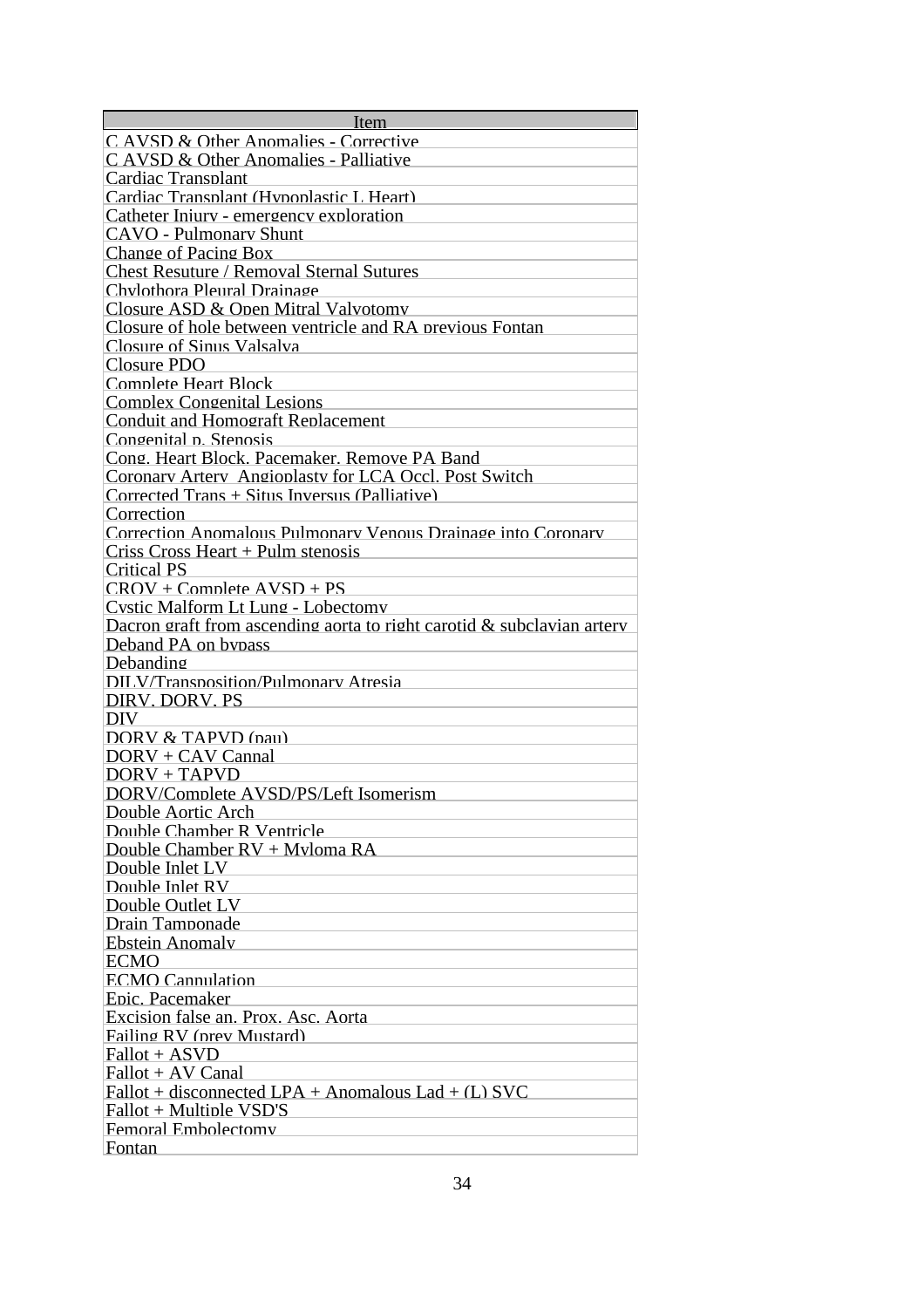| Item                                                               |
|--------------------------------------------------------------------|
| Fontan type procedure for complex heart defect with left isomerism |
| Haemangioma                                                        |
| <b>HAPVD</b>                                                       |
| Hemi truncus                                                       |
| Hypertrophic Cardiomyopathy                                        |
| Hypoplastic aortic arch and VSD and PDA and ASD (on Ligation       |
| Hypoplastic Arch                                                   |
| Hypoplastic L Heart Banding + Septectomy                           |
| <b>Hypoplastic L Heart PAPVD</b>                                   |
| Hypoplastic Left Heart Syndrome                                    |
| Hypoplastic Left Ventricle                                         |
| Hypoplastic R V                                                    |
| Inf. Resection Closure VSD Aortic Valve Repair                     |
|                                                                    |
| <b>Insertion Internal Pacemaker</b>                                |
| Intermediate AVSD - Palliative                                     |
| <b>Interrupted Aortic Arch</b>                                     |
| Interrupted $Arch + VSD + ASD + AS$                                |
| Isolated Ventricular Inversion + VSD                               |
| KONO OP                                                            |
| LAVV Atresia - Palliative                                          |
| Left AV Valve Repair/Replace                                       |
| Left Ventricular Tumour                                            |
| Ligate Ascending Channel between upper lobe vein & innominate      |
| Ligate Lumphatic Duct                                              |
| Ligate MAPCA (prev P Atresia op)                                   |
| Ligation Collateral (Scimitar)                                     |
| <b>Ligation MAPCA'S</b>                                            |
| LT a v regulg. Repair                                              |
| Lung Bionsy - Diagnosis                                            |
| Lutembacher Syndrome                                               |
| LV/PA Conduit                                                      |
| <b>LVOT</b> Obstruction                                            |
| <b>Mitral Atresia</b>                                              |
| Mitral atresia $+$ hypoplastic left heart. VSD                     |
| Mitral Atresia with Hypoplastic L Ventricle                        |
| Mitral Atresia. TAPVD + IAA                                        |
| Multiple VSDS                                                      |
| Mustard On                                                         |
| $Mustard + Fontan$                                                 |
| Mvectomy LVOT Reconstruction for familiar Hypertrophic             |
| Mvomectomy LVOT                                                    |
| Norwood                                                            |
| P Atresia - IVS - Corrective                                       |
| P Atresia - IVS - Palliative                                       |
| P Atresia VSD - Removal of Stent + Sentectomy                      |
| P.V Obstruct Relief                                                |
|                                                                    |
| P/Maker                                                            |
| PA Band on BP - intended to close VSD but no M Valve               |
| PA Debanding                                                       |
| PA embolectomy                                                     |
| PA reconstruction                                                  |
| PA Stenosis following Switch                                       |
| PA Stenosis following TA correct                                   |
| Pacemaker Change                                                   |
| <b>PAPVA</b>                                                       |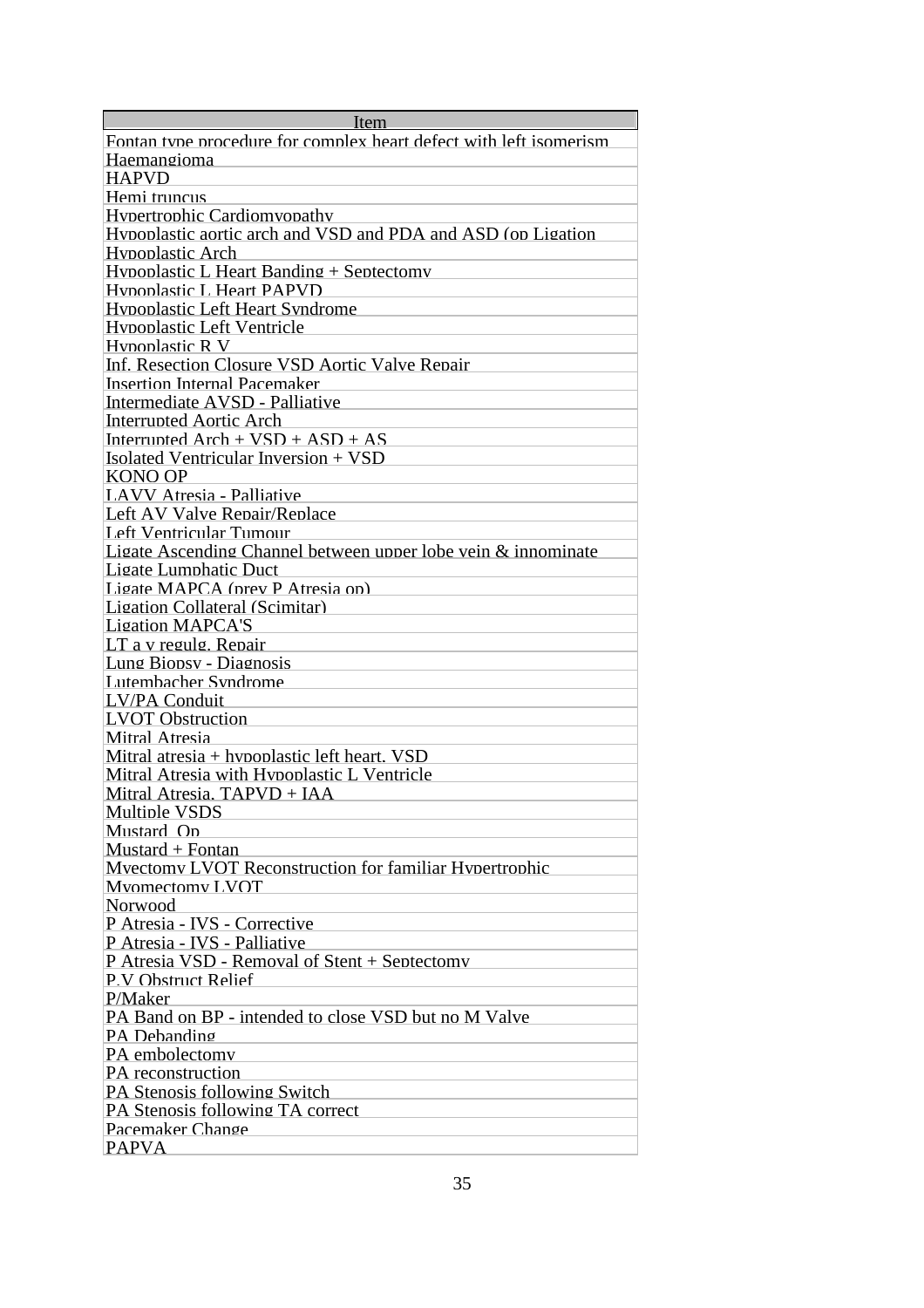| Item                                                      |
|-----------------------------------------------------------|
| <b>PAPVC</b>                                              |
| <b>PAPVD</b>                                              |
| <b>PAPVD</b> (Intact Sentum)                              |
| Parachute MV                                              |
| Paraprosthetic leak                                       |
| <b>Partial Anomalous Pulmonary Venous Connection</b>      |
| Partial anomalous PV drainage                             |
| Partial anomalous venous return                           |
| Partial PVD                                               |
| <b>Patch for Pulmonary Artery Stenosis</b>                |
| Patch to prev Blalock                                     |
| $PDA + \text{open proc}$                                  |
| Pericardial effusion not as result of surgery             |
| Pericardial Procedure - Drainage                          |
| Pericardial Vascular                                      |
| Pericardial Window                                        |
| Pericardiectomv                                           |
| Peripheral PA Stenosis                                    |
| Permanent Epicardial Pacemaker                            |
| Phealun diaphragm                                         |
| Plication of Diaphragm                                    |
| $PTA + Internet$ Arch                                     |
| Pulatresia + $AVSD$                                       |
| Pulm A-V Fistula                                          |
| Pulm. Artery Enlargement after Switch                     |
| Pulm. Artery Repair                                       |
| Pulm. Vein Stenosis                                       |
| Pulmonary Artery Banding                                  |
| Pulmonary Atresia IVS RV "Overhaul" or Shunt              |
| Pulmonary atresia with IVS                                |
|                                                           |
| <b>Pulmonary Embolism</b>                                 |
| Pulmonary Sling                                           |
| R Vein Stenosis                                           |
| Rastelli                                                  |
| Re On Pulm. Venous Obstruction                            |
| Reconstruction of RV                                      |
| Redo Enlargement VSD                                      |
| Re-do Excision of Clotted Prosthetic Tricuspid Valve Cavo |
| Redo Mustard                                              |
| Redo Rastelli Conduit $(TGA + VSD + PS)$                  |
| Re-exploration on Bypass                                  |
| Reimplantation of RPA to main PA                          |
| <b>Relief Ruoto in Previous Truncus</b>                   |
| Removal Clot R Atrium                                     |
| Removal Intra AO Baloon                                   |
| Removal of Atrial Tumour                                  |
| Removal of Guide Wire PA                                  |
| Removal of Infected Blalock Shunt                         |
| Removal of Intra-Aortic Pedunculated Mass                 |
| Removal of LV Assist Device                               |
| Removal of Pacemaker                                      |
| Removal of Pulmonary Embolus with broken AV Valve         |
| Removal of Secondaries from RA                            |
| Removal of Vegetation                                     |
| Removal right atrial thrombus                             |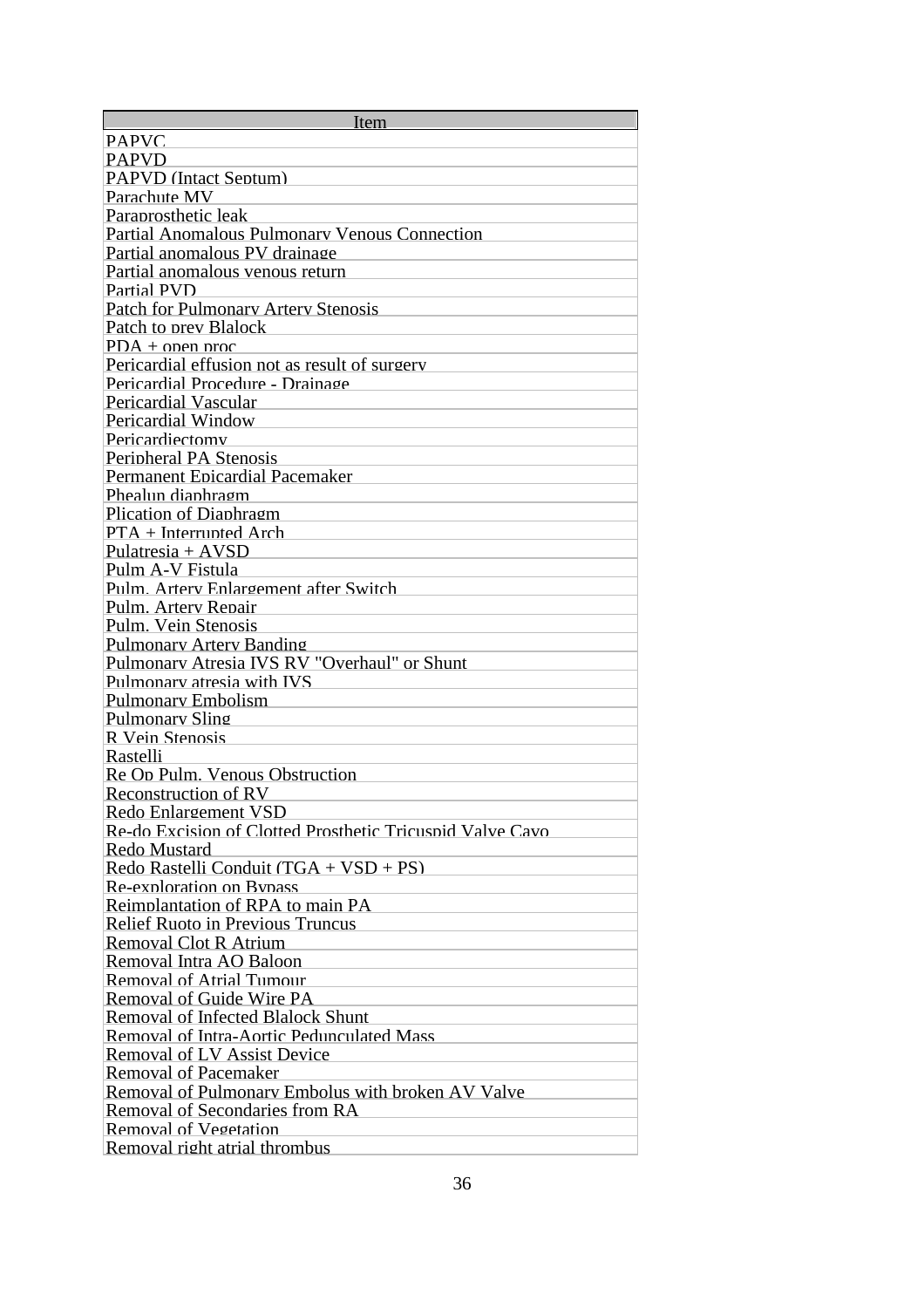| Item                                                 |
|------------------------------------------------------|
| Removal Wilms Tumour                                 |
| <b>Remove Stent from RPA</b>                         |
| Reopening of PFO-prev on for Pulm Atresia $+$ IVS    |
| Repair Anastomotic Stenosis, prev IAA                |
| Repair of Aneurysm of membranous Septum              |
| Repair of Ruptured Thoraco-Abdominal Aortic Aneurysm |
| Repair of Sinus of Valsalvar Aneurysm                |
| Replace Homograft - previous correction of Truncas   |
| Replace prev homograft prev Fontan                   |
| Replace prev imograft. DOLV                          |
| Replacement RV/PA Conduit                            |
| Resect Left Ventricular Outflow + VSD                |
| <b>Resection IVC Web</b>                             |
| Resection of ascending aorta aneurysm                |
| Resection of Trachea                                 |
| <b>Residual VSD</b>                                  |
| Resuscitation after drowning (Hypoth)                |
|                                                      |
| Revise Rastelli - Relieve Sub-AO Sten + Resid VSD    |
| Revision following previous operation                |
| <b>Revision Mustard</b>                              |
| Revision of Fontan's Age 16                          |
| Revision of previous operation                       |
| <b>Right Atrial Laceration</b>                       |
| Right Isomerism                                      |
| Right Isomersion DROV. TAPVD. AV Canal PS            |
| Romano-Ward Syndrome                                 |
| <b>RPA from AORTA</b>                                |
| <b>Ruptured Sinus Valsalva</b>                       |
| RV Outflow Trace Obstruct + VSD                      |
| <b>RV Outflow Tract Obstruction</b>                  |
| RV to PA Conduit                                     |
| <b>RVOT</b> Aneurysm                                 |
| <b>RVOT Tumour Excision</b>                          |
| <b>RVOTO Relief</b>                                  |
| <b>RVOTO</b> Renair                                  |
| <b>RVOTO</b> with PS                                 |
| RV-PA Conduit Renlacement + Renair of False Aneurysm |
| <b>SBE Pacing Wire</b>                               |
| <b>SBE VSD Patch</b>                                 |
| Scimitar Syndrome                                    |
| <b>Shunts</b>                                        |
| Sinus of Valsalva Aneurysm                           |
| Sinus of Valsalva Fistula                            |
| Small Left Heart                                     |
| Sternal Re-Wiring                                    |
| Sternotomy Removal RA Clot                           |
| Sub aortic myectomy for HCOM                         |
| Sub Valve stenosis in RV following Fallots repair    |
| Subaortic Membrane                                   |
| Sucobstruction                                       |
| Supravalve Mitral Membrane                           |
| <b>SVC/IVC Thrombosis</b>                            |
| Switch for TGA                                       |
| Systemic Abnormal Venous Drainage                    |
| Take down of Fontan                                  |